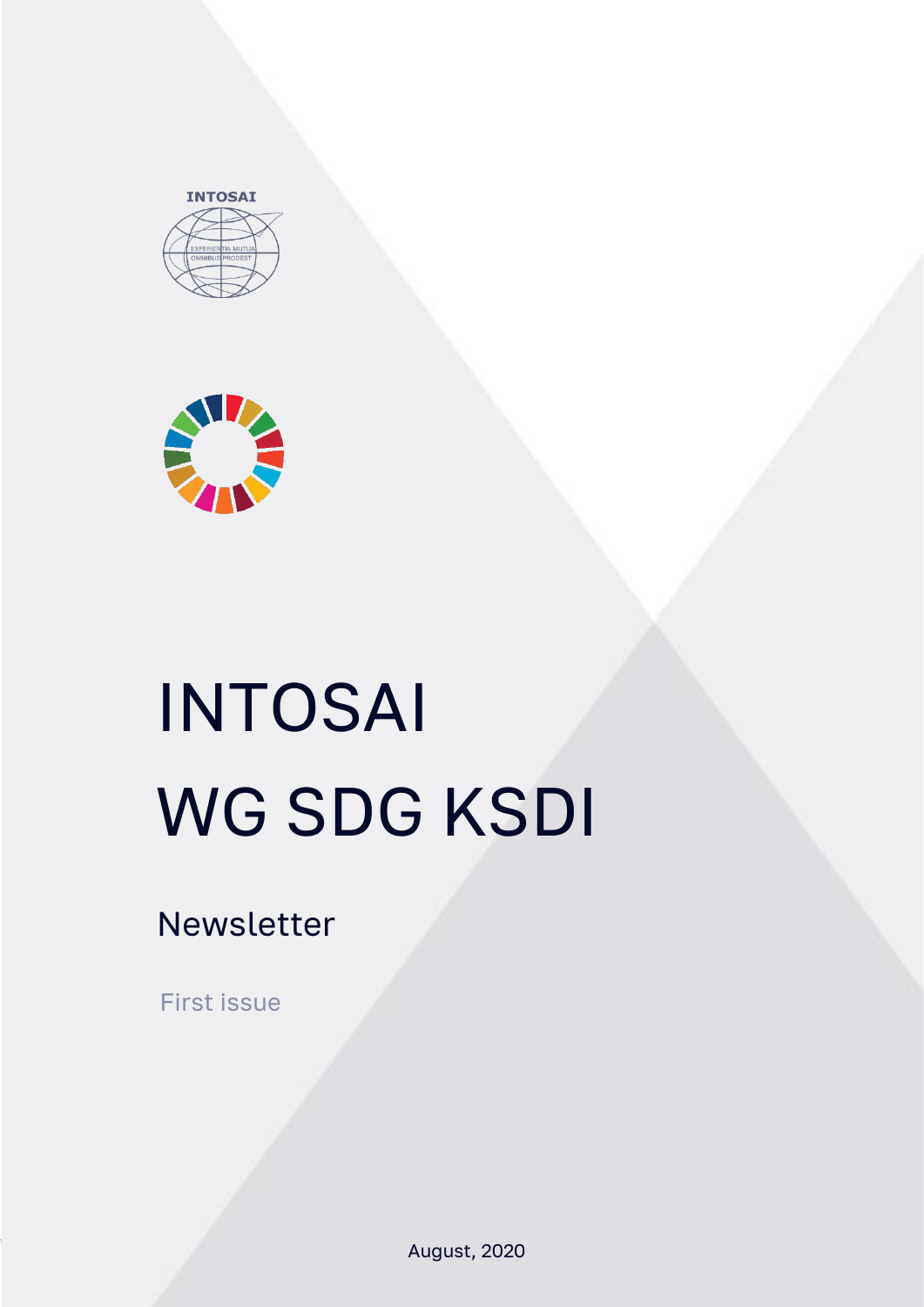# Сontent

| 1. | Foreword                                                                                                                                                                                | 3  |
|----|-----------------------------------------------------------------------------------------------------------------------------------------------------------------------------------------|----|
| 2. | Introduction                                                                                                                                                                            | 5  |
|    | WG SDG KSDI 1st meeting                                                                                                                                                                 |    |
| 3. | summary<br>$\langle \cdot \rangle$<br>welcome address<br>$\bullet$<br>speeches and presentations<br>$\bullet$<br>presentation of the WG SDG KSDI Philosophy and Principles<br>$\bullet$ | 7  |
| 4. | <b>WG SDG KSDI surveys</b>                                                                                                                                                              | 19 |
| 5. | Looking forward                                                                                                                                                                         | 30 |
| 6. | International practice                                                                                                                                                                  | 33 |
| 7. | Case studies                                                                                                                                                                            | 39 |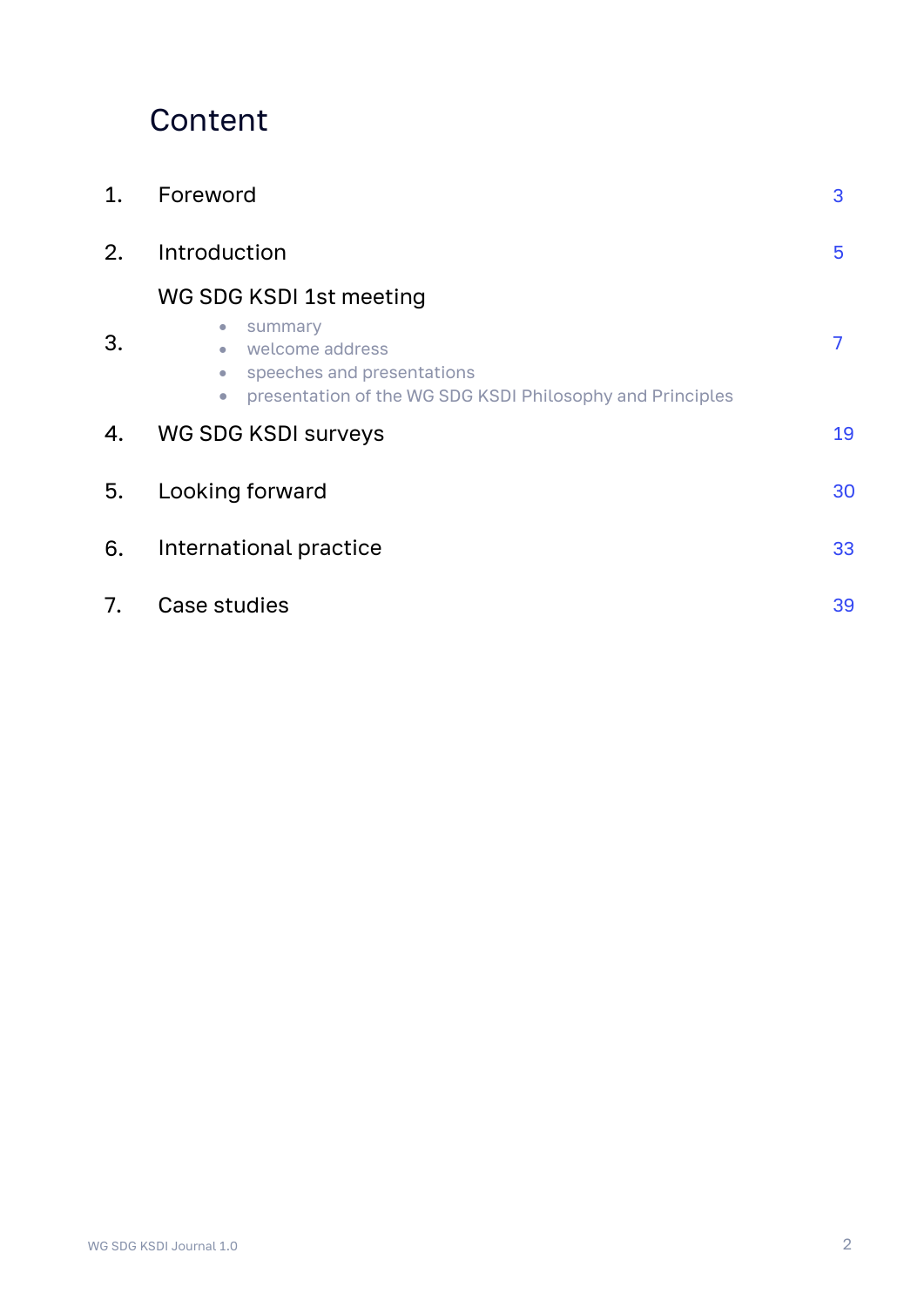# Foreword



Dmitry Zaitsev Head of the WG SDG KSDI Secretariat

Dear colleagues,

I am glad to present you the WG SDG KSDI Newsletter.

In the very first issue, we tried to collect not only the first results of the Working Group's work but also to compile a list of materials on SDGs issues developed by international organizations, as well as to share audit results of some SAIs on Sustainable Development and the implementation of the SDGs.

I feel that the Newsletter might become an effective tools for our cooperation, which would help to keep the INTOSAI community well informed on our activities, goals and achievements. For us it is important to see that we are on the right path and that we do not duplicate the efforts of other working groups and do our work in vain.

The main principle of our work is achieving practical results without putting too much pressure on SAIs. That's why we will concentrate on the collection, systematization and publication of results of SAIs' analytical work.

Taken the uncertain times, we all realize that the crisis caused by COVID-19 could not leave the implementation of the SDGs unaffected. A lot now depends on the decisions that will be made.

Many experts talk about a unique opportunity to get a greater focus on sustainable development principles into economies after the pandemic, focusing social and environmental issues. The situation requires timely action both at international and national levels.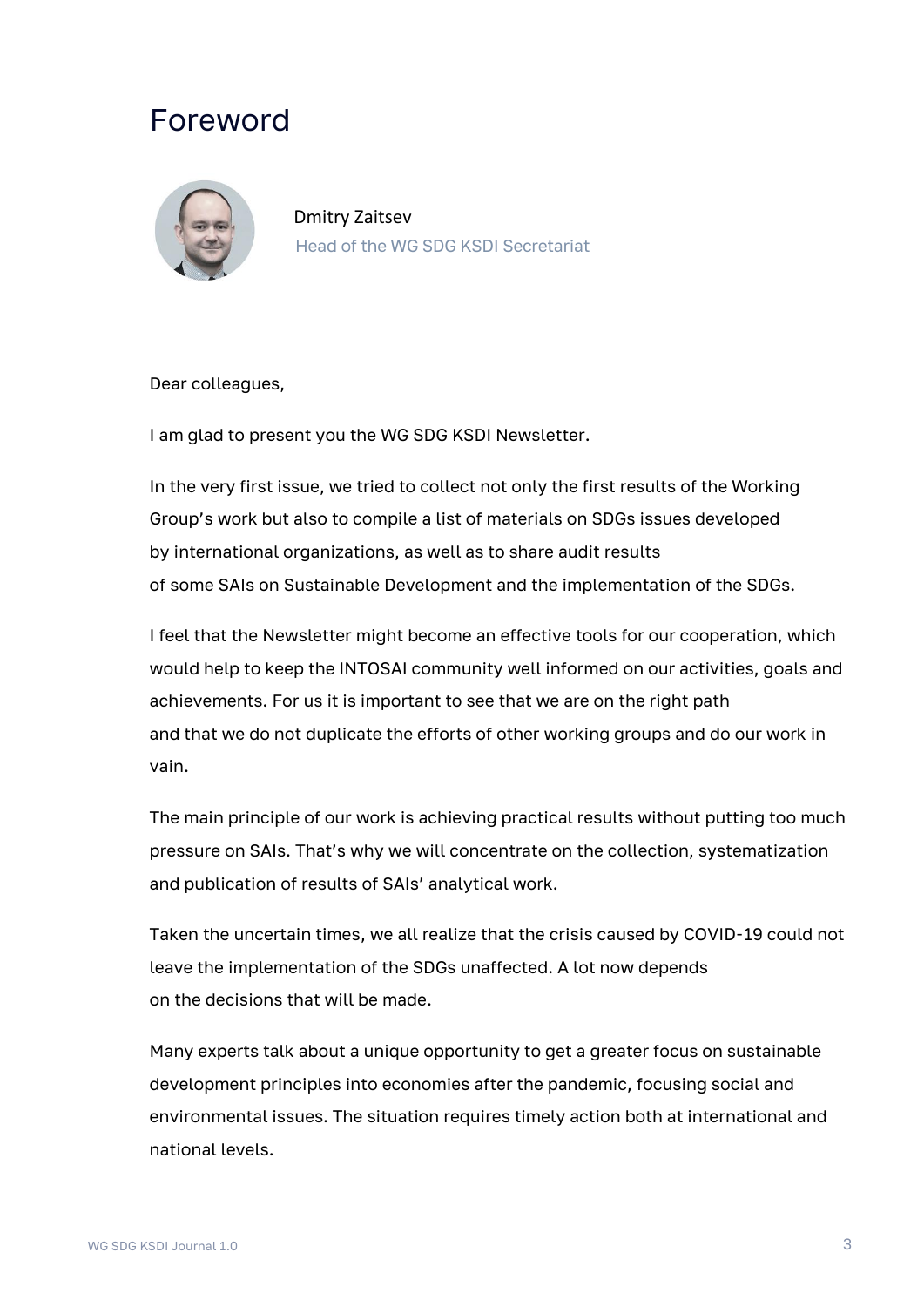Through relevant audits and recommendations based on an ex-ante analysis, SAIs raise the awareness of the existing risks and nudge governments to take necessary measures. SAIs can nudge the public administration to make such decisions.

We encourage cooperation with IDI, an organization that we see as INTOSAI's main ideologist of the implementation of the SDGs, as well as with all INTOSAI regional organizations and working groups whose activities resonate with our work.

Efficient and timely knowledge exchange with key stakeholders both within and outside the audit community should become the cornerstone of our cooperation, especially during these uncertain times. In this context, we appreciate in particular the work done by SAIs that have contributed to the SCEI activities on the COVID-19 crisis and the experiences they share.

To remain relevant, we will enhance cooperation with the United Nations, the World Bank, the OECD and other crucial agencies and organizations as well as with academia and civil society.

The Secretariat Team is always open for your suggestions on the WG activities and we welcome any ideas or projects you might come up with.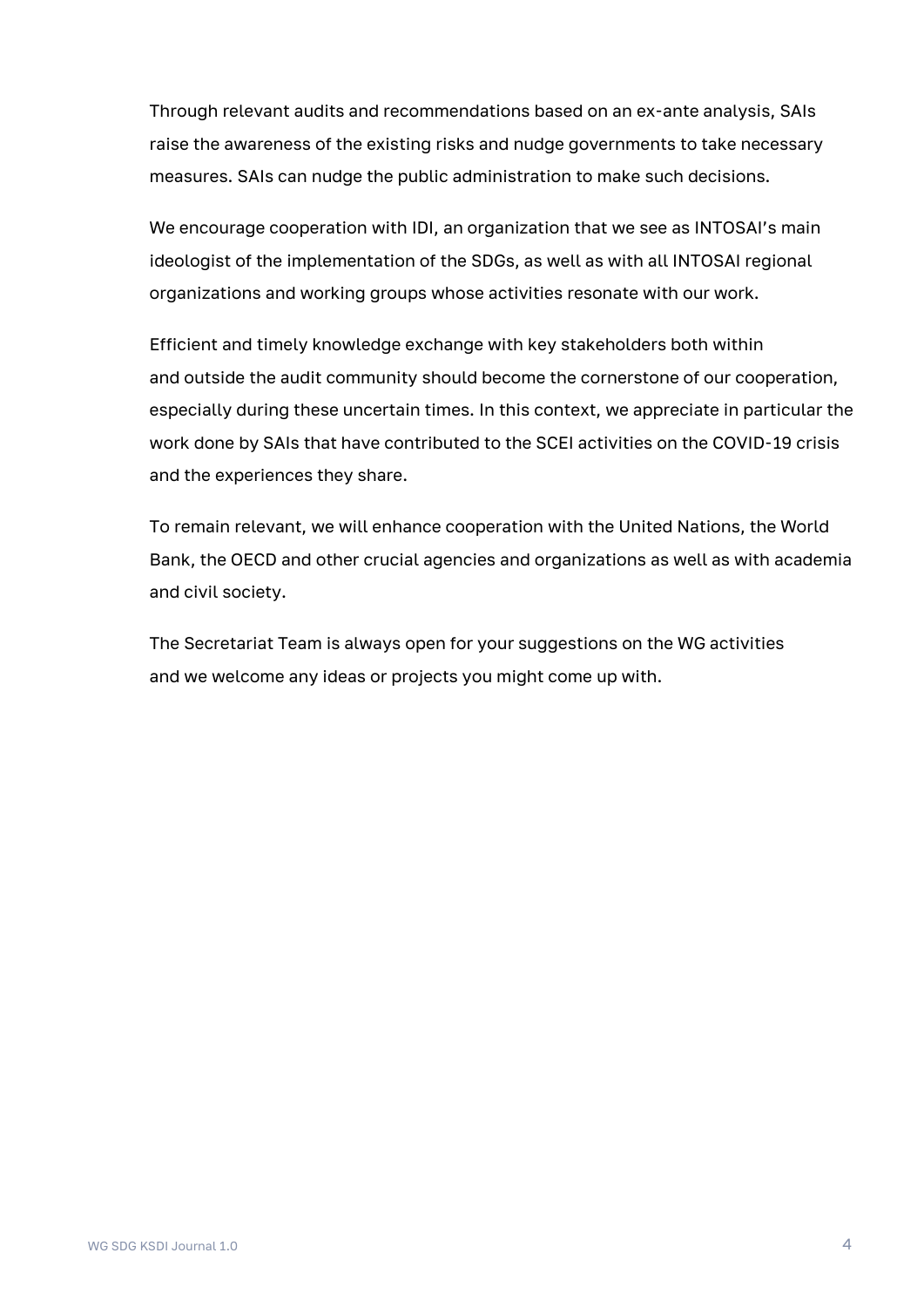# Introduction

The Working group on SDGs and Key Sustainable Development Indicators was created in 2019 as the successor of the Working group on Key National Indicators (KNI). The WG members decided to dissolve the WG on KNI in 2019 by reorganizing it into a new group. The decision was later supported by the KSC at its annual meeting in June 2019 and adopted at the Governing Board meeting in September 2019.

In 12 years, the WG on KNI made considerable progress, analyzed the existing international practices, conducted a series of pilot audits and completed its main goal by publishing the Guidance on Audit of the Development and Use of Key National Indicators (GUID – 5290) which was endorsed in 2019 at the XXIII INCOSAI in Moscow.

|                                                                                      | <b>Decision of the</b><br>complete<br>reorientation of<br>the WG on KNI<br><b>April 2019</b> |                                                                                 | <b>INTOSAI</b><br>endorsement of<br><b>GUID 5290</b><br>September 2019 |                                                                           | First VC meeting of the<br>WG on SDGs and Key<br><b>Sustainable</b><br><b>Development Indicators</b><br><b>July 2020</b> |
|--------------------------------------------------------------------------------------|----------------------------------------------------------------------------------------------|---------------------------------------------------------------------------------|------------------------------------------------------------------------|---------------------------------------------------------------------------|--------------------------------------------------------------------------------------------------------------------------|
| <b>Decision of XIX</b><br><b>INCOSAI to create</b><br>the WG on KNI<br>November 2007 |                                                                                              | <b>Decision of the WG</b><br>members is<br>supported by KSC<br><b>June 2019</b> |                                                                        | <b>INTOSAI</b><br>coordination<br>meeting on SDGs<br><b>February 2020</b> |                                                                                                                          |

We plan to use the achievements of the WG on KNI while developing and using the key national indicators in our future work related to SDG audit approaches.

Some new members have joined the group since its foundation.

Now it has 28 permanent members and 6 observers.

The members of the WG SDG KSDI updated the group's [Terms of Reference](https://ach.gov.ru/upload/pdf/intosai-working-group-on-key-national-indicators-/ToR.pdf) and outlined the mission and the strategic goals of the WG as follows: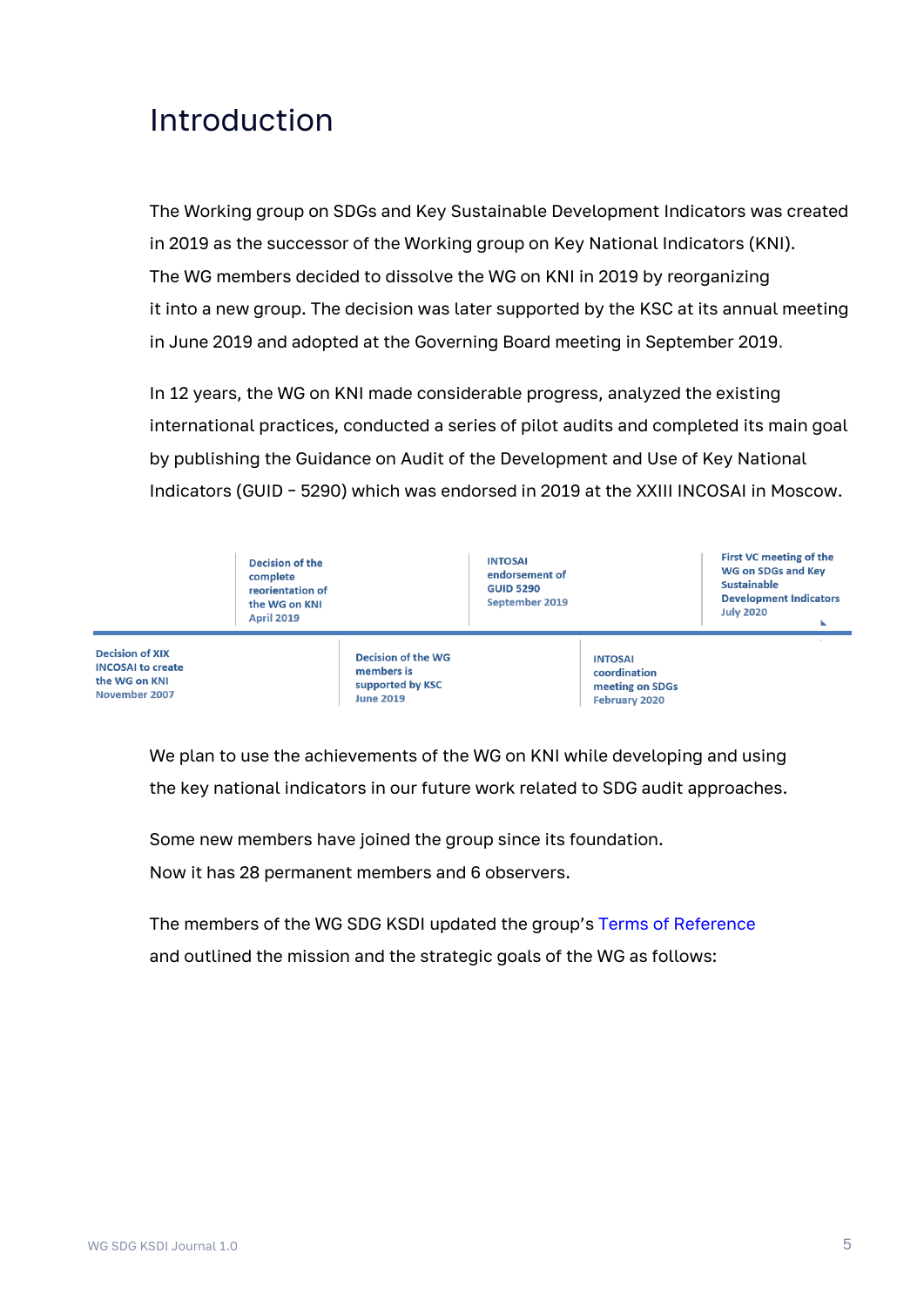#### Mission

Support and coordinate efforts of the INTOSAI community to contribute to national goals and SDG implementation through promoting the elaboration and use of appropriate Key Sustainable Development Indicators and advancing a strategic approach to SAIs' activities.

### Strategic goals

Support the enhancement of SAIs' role in assessing the efficiency and effectiveness of government activities through promoting a strategic approach to auditing, the elaboration and application of KSDIs and innovative evaluation tools;

Support the international role of INTOSAI in promoting SAIs as strategic partners of governments contributing to the implementation of national goals and the SDGs by developing the quality of their insights and recommendations.

The key goal of the WG involves shaping approaches that could contribute to the effectiveness of SAIs and their impact on the SDGs implementation and achievement of the national development goals.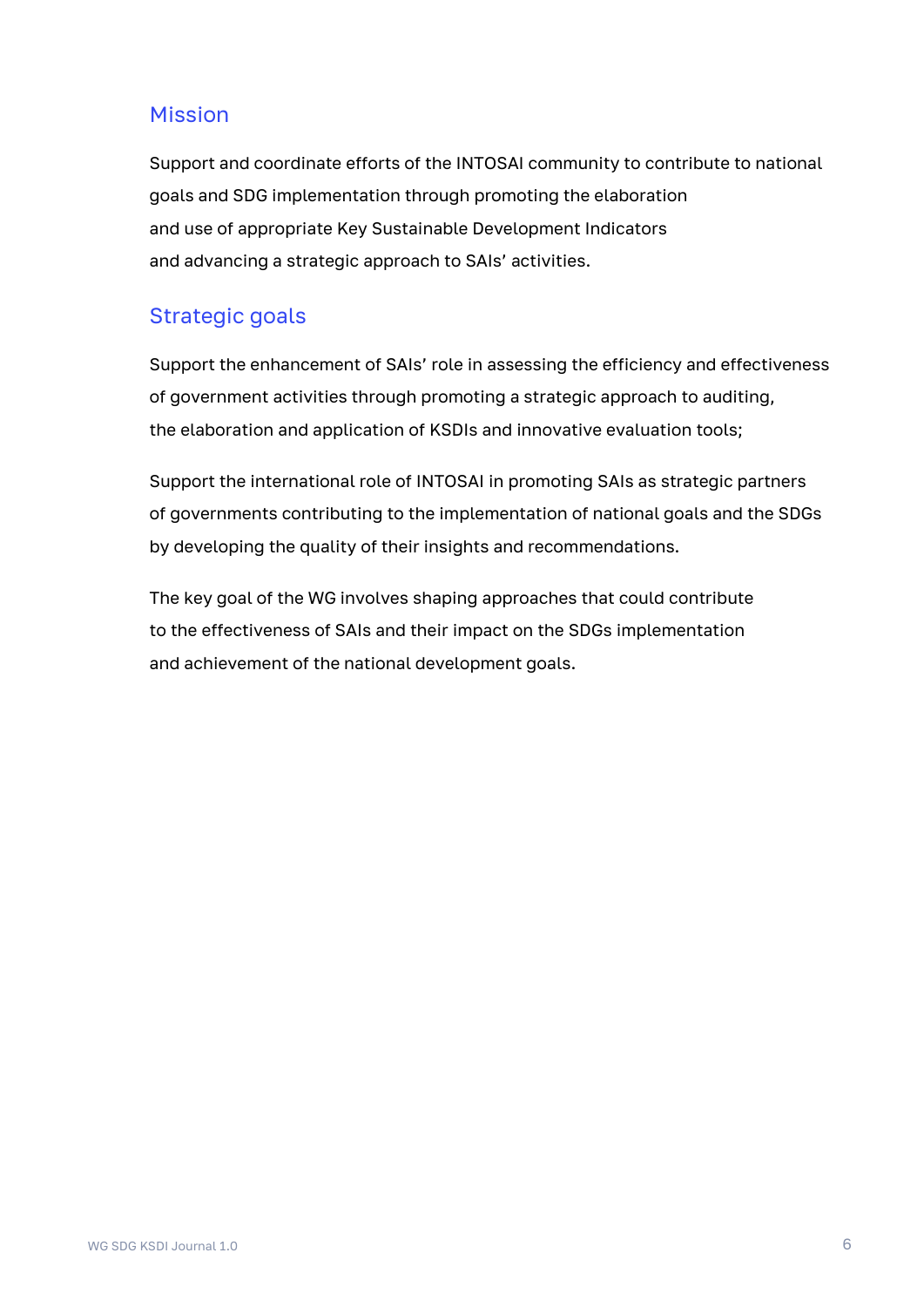# WG SDG KSDI 1st meeting

The First Videoconference meeting of the Working group on SDGs and KSDIs on July 15, 2020, was organized with the help of the Blackboard application provided by the INTOSAI Development Initiative. The Videoconference gathered 77 participants from 23 SAIs as well as representatives from GIZ, IDI, JVI, INTOSAI Secretariat and World Bank.

Videoconference started with the welcoming addresses of Dmitry Zaitsev, Head of the WG SDG KSDI Secretariat; Monika Gonzalez-Koss, INTOSAI General Secretariat; Archana Shirsat, Deputy Director General & Head of Capacity Development at IDI; Srinivas Gurazada, Financial Management Specialist in Governance Sectors of the World Bank as well as presentations from the WG new members, SAI Peru and SAI Turkey. During the meeting, the speakers underlined that the creation of the WG was a timely decision, and marked the crucial role which SAIs play in the SDGs implementation as well as the importance of cooperation and knowledge exchange both within INTOSAI and its regional organization as well as with other relevant organizations.

The WG members marked the importance of the interlinkages and cross-cutting issues. Besides, the group reaffirmed the importance of practical and specific real-time audits in a cooperative approach not just within the WG but across INTOSAI.

Participants also marked the role of SAIs during the COVID-19 pandemic and the importance of implementation of SDG 16 in this context.

They then discussed the results [of the questionnaires](https://ach.gov.ru/en/page/wgsdg-ksdi-working-papers) which were disseminated by the WG Secretariat earlier this year. The Secretariat then presented and discussed with the members basic provisions of two new working documents of the group which were developed by the Secretariat and later updated by adding the outcomes of the questionnaires: the "[WG SDGs KSDI Philosophy and Principles](https://ach.gov.ru/upload/pdf/intosai-working-group-on-key-national-indicators-/Philosophy%20and%20Principles.pdf)" and the "[WG Way Forward](https://ach.gov.ru/upload/pdf/intosai-working-group-on-key-national-indicators-/Way%20Forward.pdf)".

Secretariat also presented a draft list of pilot projects drawing on the analysis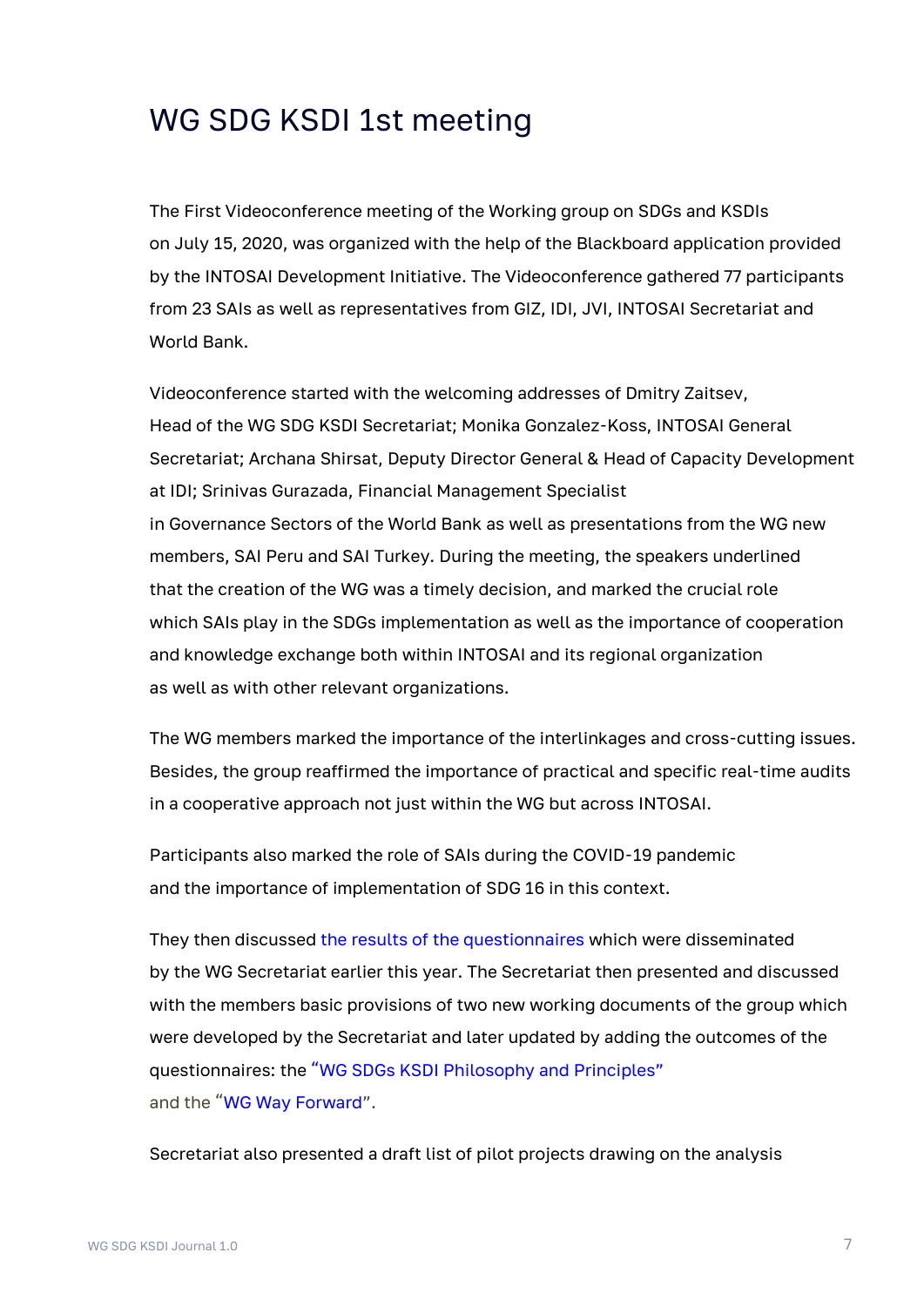of responses to the questionnaire.

One of the pilot projects «Guidelines on the audit of the reliability of macroeconomic forecasts» is coordinated by SAI Russia since the WG KNI activities. The plan is to prepare the final draft by 2022.

The WG members discussed draft projects on auditing the implementation of the SDGs and the KSDIs, auditing relevant topics to contribute to and enhance the ISAM model and SAIs' approaches to assessing the impact of the COVID-19 crisis on the implementation of the Agenda 2030.

Based on the discussion, the members of the group decided to update the list of topics for pilot projects.

The WG Secretariat informed the members about the WG SDG KSDI web-pages. All relevant information on the WG will be posted on the INTOSAI Community Portal page [\(https://www.intosaicommunity.net/KeyNationalIndicators/\)](https://www.intosaicommunity.net/KeyNationalIndicators/). The WG page at the Accounts Chamber portal also will be kept up-to-date [\(http://audit.gov.ru/en/page/the-intosai-working-group-on-sdgs-and-key](http://audit.gov.ru/en/page/the-intosai-working-group-on-sdgs-and-key-sustainable-development-indicators)[sustainable-development-indicators\)](http://audit.gov.ru/en/page/the-intosai-working-group-on-sdgs-and-key-sustainable-development-indicators).

Full video of the session is available [at the link.](https://eu.bbcollab.com/recording/7ed11ea486f4472d8c2f81e048d24241)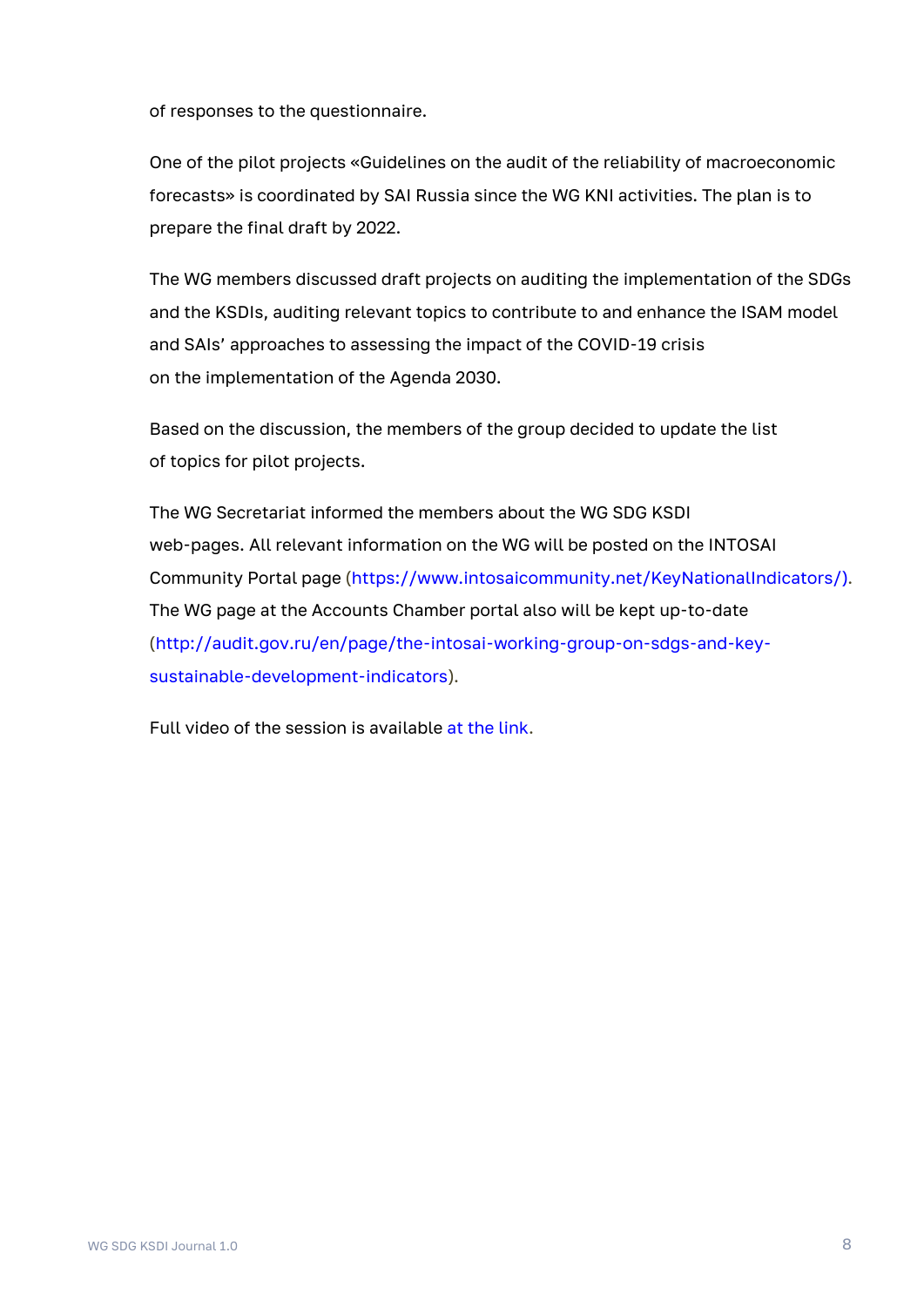# Welcome address



Dmitry Zaitsev Head of the WG SDG KSDI Secretariat

The COVID-19 pandemic not only caused several difficulties in our work due to the confinement measures but also triggered the optimization of our organizational processes. It got us closer to active online communication that doesn't require extra spending and reduces our carbon footprint. This meeting only promotes this positive practice and I do hope that changes like that would only expand our communication.

Today's VC is a milestone for the group. This is our first meeting after we decided to focus on the SDGs. I am grateful to all the members of the Working Group on Key National Indicators for all the interesting work we did in the 11 years of its work.

It is time to move forward, and today we have to discuss our main goals, tasks and approaches as well as to agree on the key documents of the group. We will discuss our plans for the coming years and specific projects that might bring tangible results.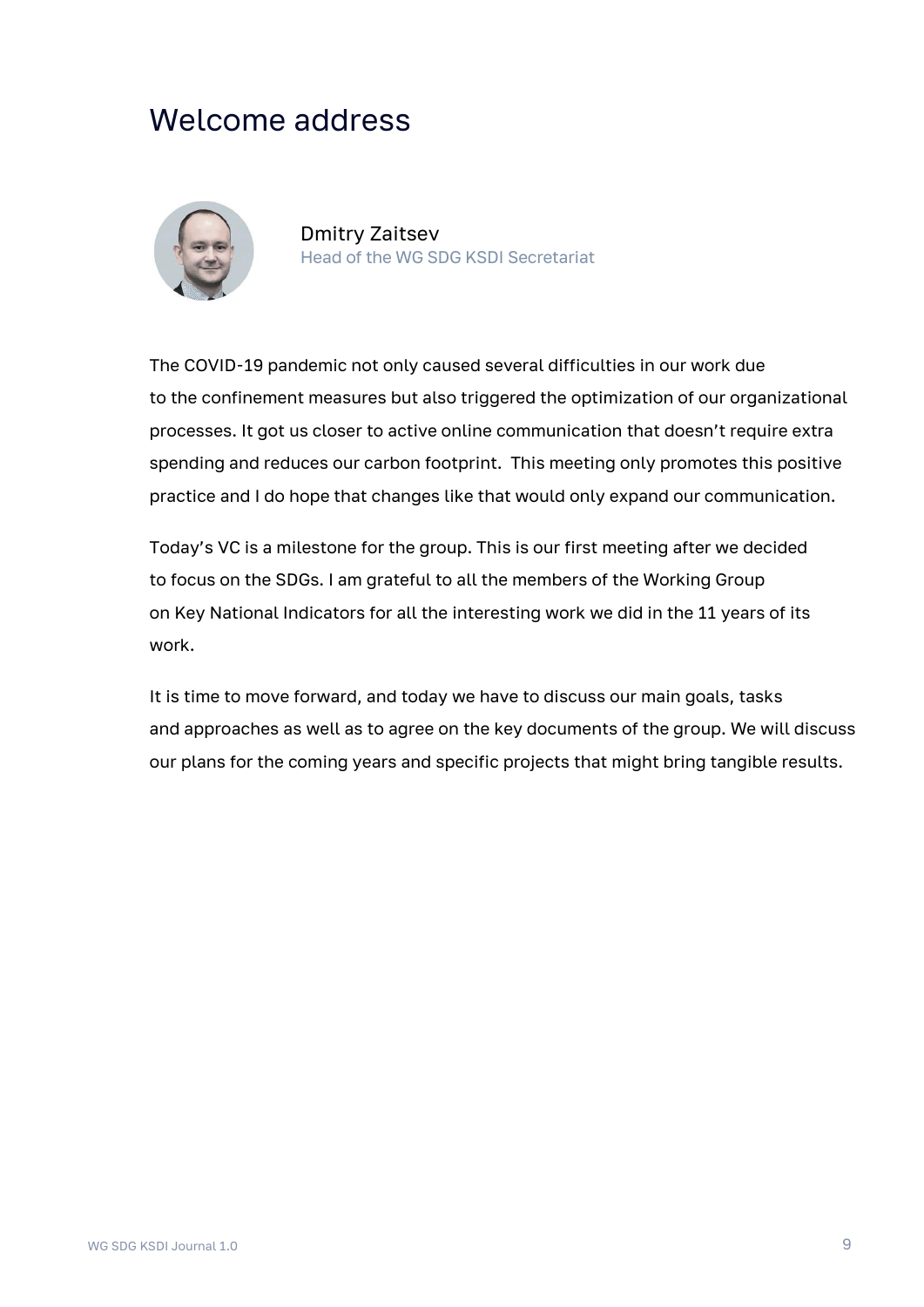# Speeches and presentations



Monika Gonzalez-Koss Director of the INTOSAI General Secretariat

The INTOSAI Working Group on SDGs and Key Sustainable Development Indicators will address its new activities regarding the SDGs equally successfully as the Key National Indicators over the last decade under the experienced leadership of the Accounts Chamber of the Russian Federation.

This will be of utmost importance for INTOSAI since INTOSAI fully recognized the importance of the UN Agenda 2030 and included the SDGs as its Crosscutting Priority n° 2 in its current Strategic Plan 2017 - 2022. INTOSAI calls upon the member SAIs to "contribute to the follow-up and review of the SDGs within the context of each nation's specific sustainable development efforts and SAIs' individual mandates".

INTOSAI and its member SAIs can make major contributions to national efforts to track progress, monitor implementation and identify improvement opportunities by conducting high quality audits of the implementation of the SDGs.

Therefore, the INTOSAI General Secretariat as an information hub and platform on the SDGs will support the Working Group on SDGs and Key Sustainable Development Indicators at its best.

You can count on us!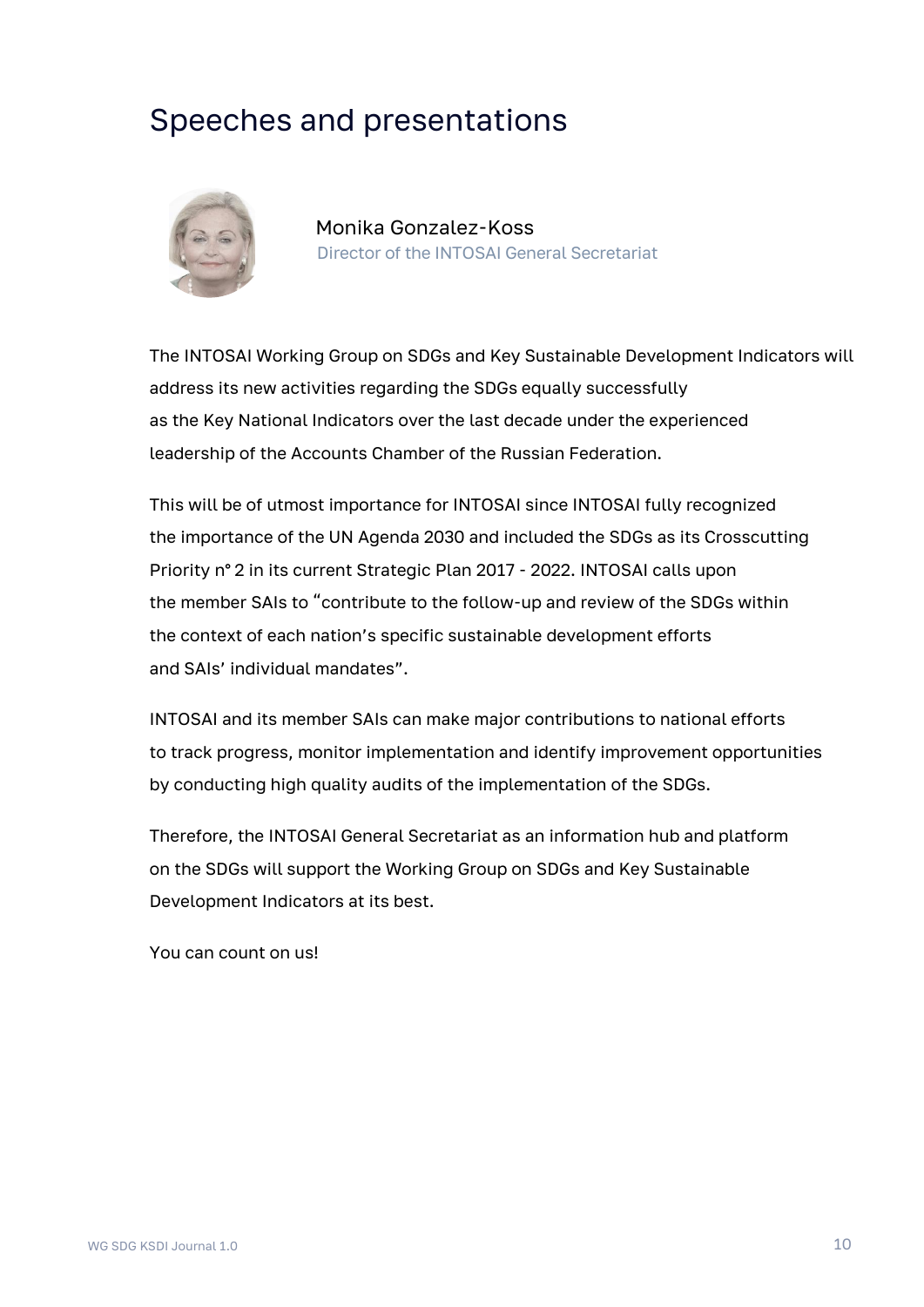

My vision for WG SDG KSDI – IDI cooperation is to 'Work together for high quality & high impact audits of the SDGs implementation by SAIs'.

We at IDI believe that this working group has a critical role to play in promoting and supporting SAIs' contributions to the 2030 Agenda.

We at IDI would be delighted to work together with the working group as you take on this new role.

In my brief submission today, I have three key messages from the IDI which I would like to deliver.

Message 1: Now more than ever SAIs have a role to play by contributing to 'build back better'

Message 2: Audit of the SDGs Implementation is not business as usual

# Message 3: IDI will continue to work together for promoting & supporting SAIs

Taking in consideration the current situation we find ourselves in and the importance of SAIs responding in an agile manner yet an effective manner to this, in IDI we will be supporting three key audits in key areas: cooperative audit of strong and resilient national public health systems (linked to SDG target 3 D); pilot audit of elimination of intimate partner violence against women (linked to SDG target 5.2); cooperative Audit of Sustainable Public Procurement (linked to SDG target 12.7). All these audits are based on IDI's SDGs Audit Model [\(ISAM\).](https://www.idi.no/en/isam)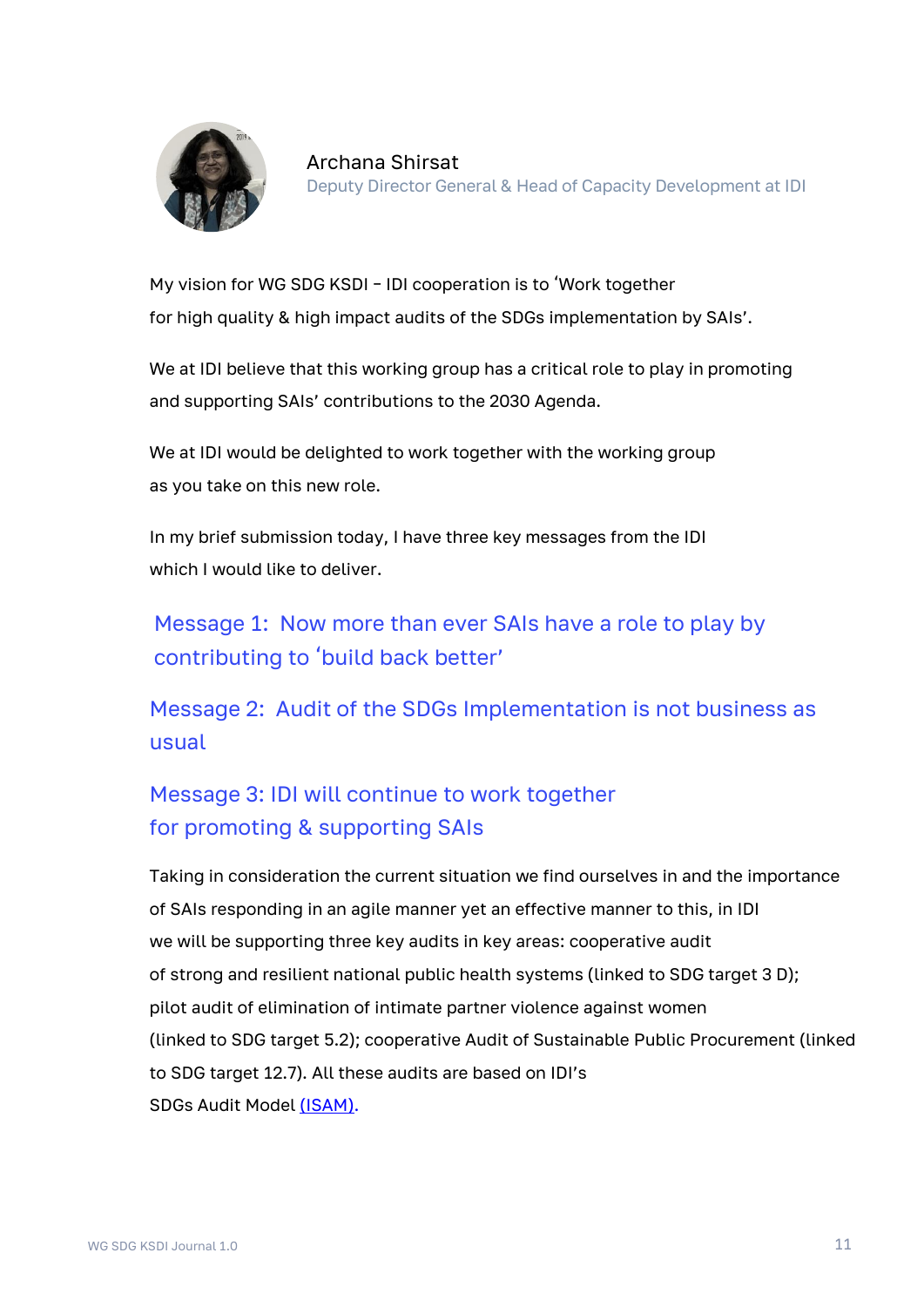

Srinivas Gurazada Financial Management Specialist in Governance Sectors of the World Bank

The World Bank Group (WBG) is a natural partner and a strong ally to Supreme Audit Institutions on their work relating to Sustainable Development Goals. The SDGs are aligned with the WBG's twin goals of ending extreme poverty and boosting shared prosperity, and the WBG is working with client countries to deliver on the 2030 Agenda through three critical areas: (i) finance, (ii) data, and (iii) implementation – supporting country-led and country-owned policies to attain the SDGs.

We believe that SAIs can play a key role in contributing towards monitoring the progress of respective countries towards the SDGs. We look forward to collaboration with the INTOSAI WG on SDG KSDI through knowledge exchange, thought leadership and efforts to enhance appreciation of the value of SAI role in the SDGs among all stakeholders including development partners.

We appreciate the initiative of the WG and IDI for focus on SDG 3 on public health, which is timely considering the ongoing COVID-19 pandemic. We are also committed to supporting the protection of the independence of SAIs as envisaged in INTOSAI declarations.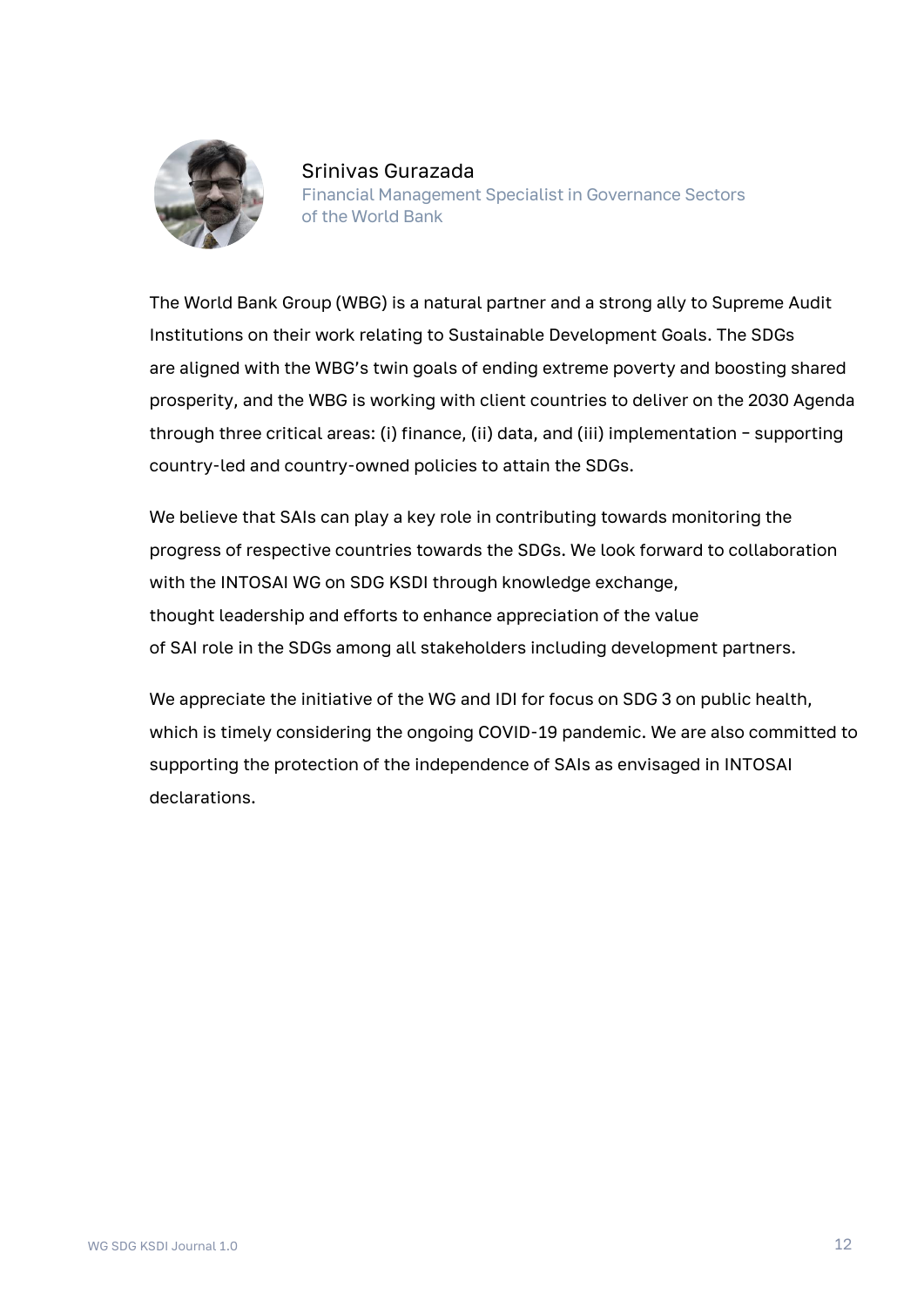

We underline the evolving role of the SAIs in the face of the SDGs, share its knowledge and experiences on the preparedness audit of the SDGs as well as its future projections about the implementation audit of the SDGs. We express our pleasure in being part of such a deep-rooted also quite new and promising initiative, state our willingness to take part actively in the activities of the WG, particularly regarding the audit of the implementation of the SDGs and the enhancement of the ISAM model.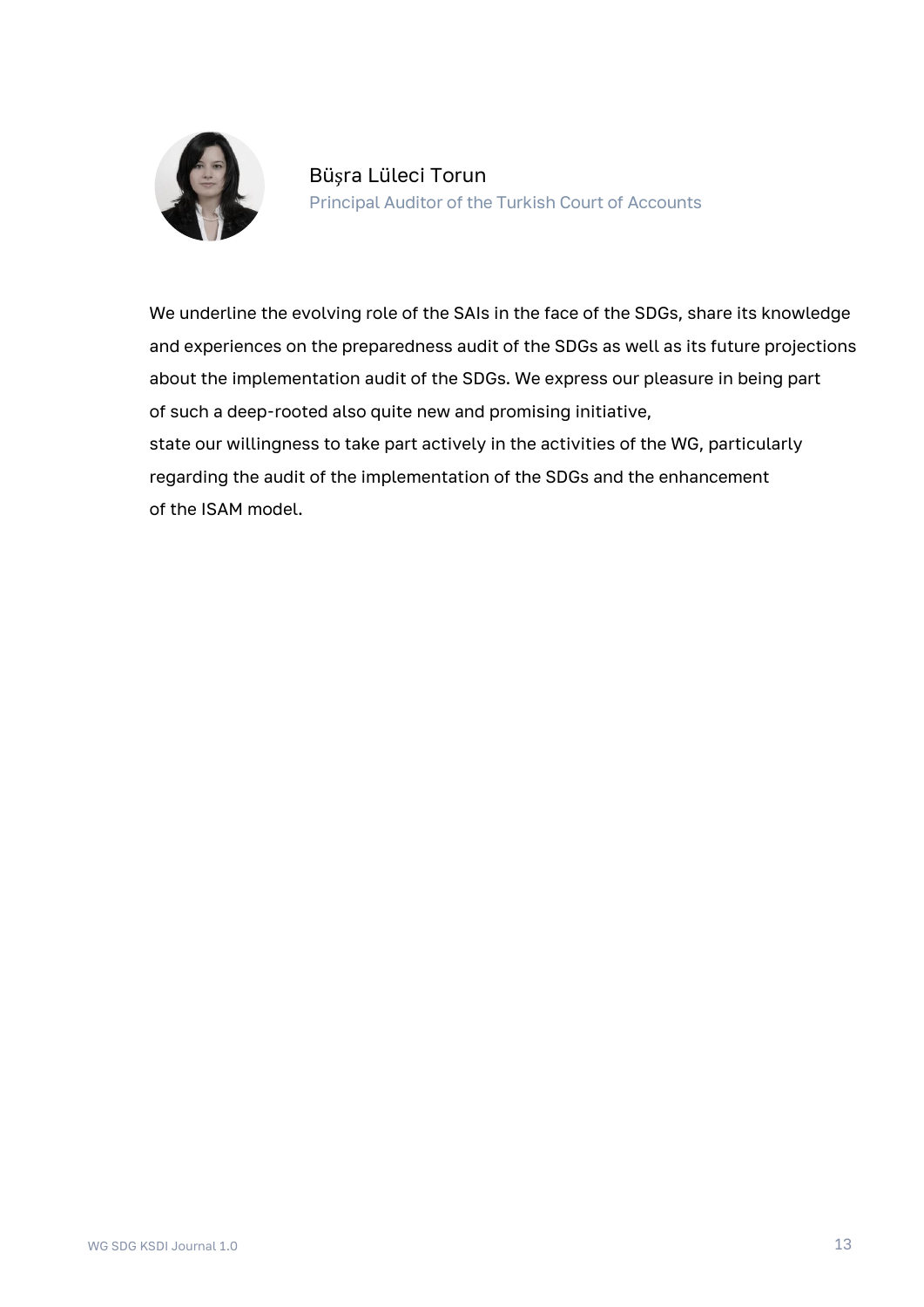

#### Nelson Shack The Comptroller General of SAI Peru

Carrying out actions oriented to fulfillment of the Agenda 2030 and the Sustainable Development Goals (SDG) by our countries is particularly relevant, considering the opportunity for prosperity that would be achieved for all the people, and in a sustainable way. In this context, the importance of SAIs and their contribution in all stages of the process, auditing both the preparation for the implementation of the SDGs and the implementation itself, is crucial.

In this regard, 100% of the audits performed by SAI Peru for this year will be linked to at least one SDG. To this, we must add our participation in the pilot cooperative audit that is applying the recently launched IDI's SDGs Audit Model (ISAM); as well as the audit of SDG 5 - Gender Equality, carried out in the Latin-American region and; the presentations we made in Abu Dhabi on the relevance of the SDGs. In addition, we have taken the lead in the region in conducting the coordinated audit of SDG 3 – Health and Well-Being.

We recognize the key role that the WGSDG KSDI will play in the INTOSAI community in building capacity for auditing the SDGs. Therefore, we are grateful for joining it, and we hope to contribute permanently to the Working Group.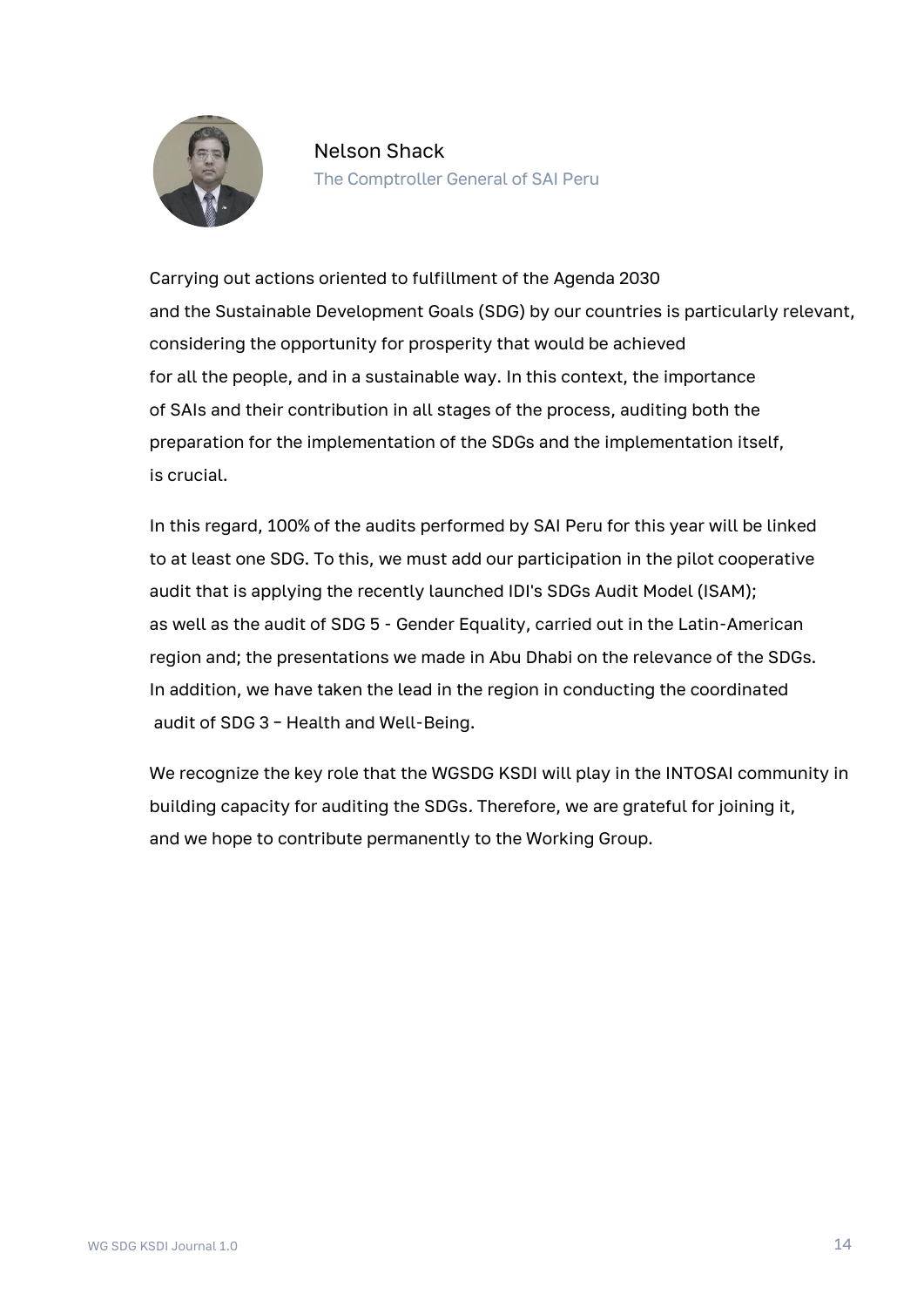# Presentation of the WG SDG KSDI Philosophy and Principles



Dmitry Zaitsev Head of the WG SDG KSDI Secretariat

The topic of SAI contribution to the implementation of the SDGs is a very comprehensive one. It includes matters of applying new auditing approaches, methodology maturity, using new technologies to work with data, proactive analysis, interaction

with stakeholders, necessary limitations to ensure SAI independence and a lot of related questions.

The main goals and activities of the WG had been set in its ToR, nevertheless, we understood that the Group needed a document that would define its philosophy and the specific role that it should play in the diversity of INTOSAI projects connected with the 2030 Agenda. We certainly do not want to overlap with other INTOSAI bodies and, at the same time, seek to add as much value as possible for SAIs.

We defined two important principles of the Agenda for Sustainable Development: the interlinkages of the SDGs and the long-term approach that stands behind their implementation. Therefore, we decided that it would be beneficial for the WG to focus on audit aspects that would promote these principles.

We have developed the two priority directions for our Groups' work as follows:

- analyzing the interlinkages and cross-impact of the SDGs, specific targets and key indicators
- developing approaches to future-oriented recommendations as programs aimed at the SDGs implementation should have a long-term strategic perspective.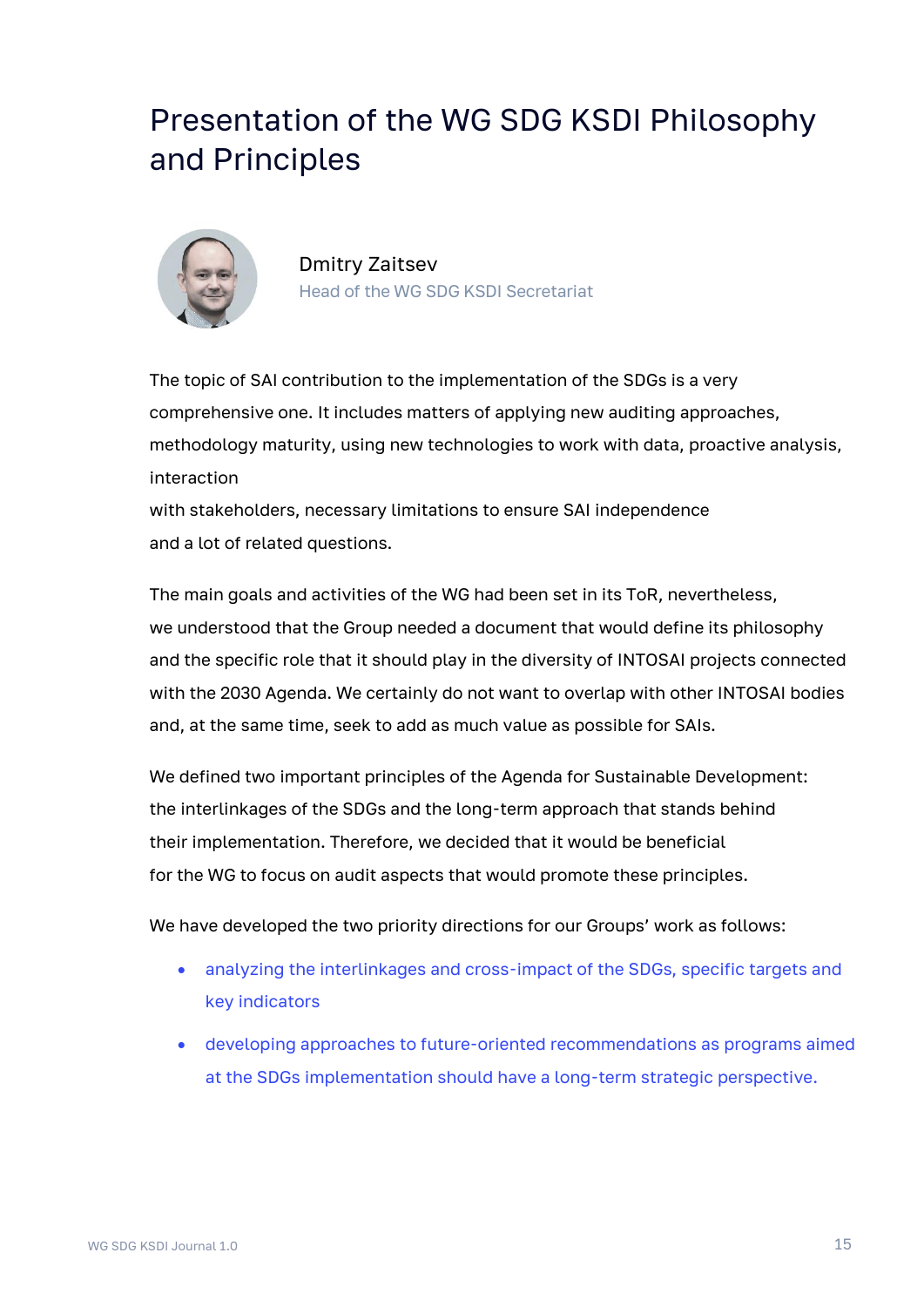# Why did we choose these specific aspects?

First, it is important not only to audit the very implementation of the SDGs but also to analyze the interlinkages between specific Goals. The Goals are just an instrument for measuring sustainable development. The pandemic made it clear that the world is not really on the way to the implementation of any Goal, include those that can be called the "basic ones", SDG 1 "End poverty in all its forms everywhere" and SDG 2 "End hunger, achieve food security and improved nutrition and promote sustainable agriculture". The world regions witness not only a lack of progress, but a rollback on many the SDGs.

I am talking, for example, about the availability of clean water and decent work. Inequality expands in many countries, while the implementation of climate-related goals, articulated in both SDG 13 and the Paris agreement doesn't seem to be possible at the moment.

What we are focusing on is the synergies and trade-offs between different SDGs. There is the inconsistency of economic growth with climatic changes issues. Reducing poverty and hunger inevitably leads to increased consumption and ecological pressure, responsible consumption and bigger efficiency can decrease the number of workplaces etc. These issues are still left behind in the processes of practical SDG implementation in public governance.

Secondly, it is important to keep in mind that programs supporting the implementation of the SDGs should not be limited to policy cycles and recommendations should be future-oriented when conducting audits. That means particular attention should be paid to applying strategic approaches to auditing.

To ensure the relevance of the WG activities we also developed 4 principles:

- Practical Applicability
- Continuity
- Openness and Inclusiveness
- Project Management approach.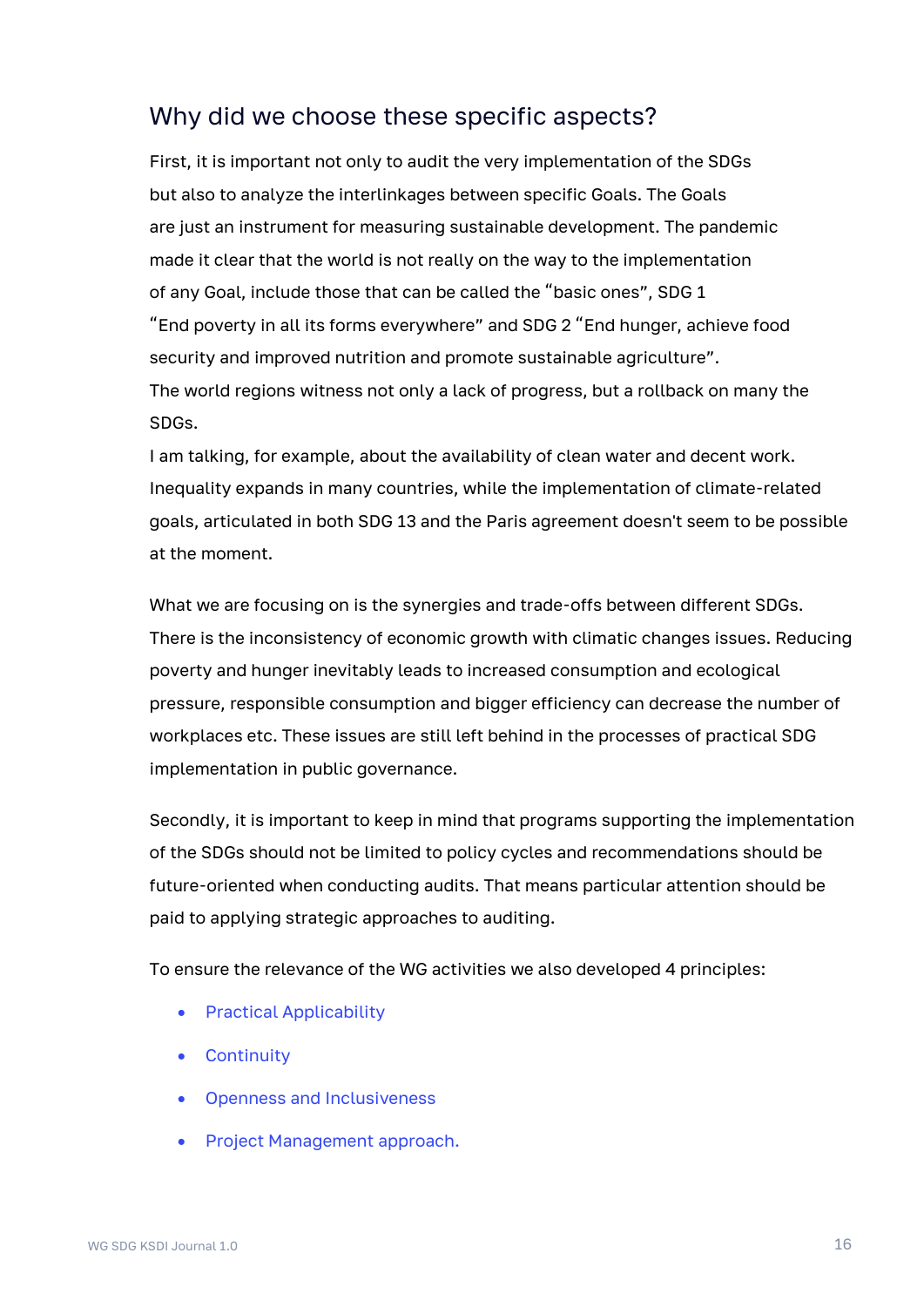We mean by practical applicability that the WG will be focused on the development of practical documents such as recommendations for the application of guidance, including ISAM. We also highlight the importance of active engagement of experts and main stakeholders, including auditees, in the WG's activities.

This principle also implies that SAIs can greatly benefit from sharing experiences on the application of ISAM, conducting consultations or joint audits on the SDGs with other SAIs that have successful SDG audit experience.

Continuity means regular reporting about our activities. The publication of our best practices will help to draw more attention to the topic of the SDG audit among INTOSAI community and to emphasize its relevance and importance. The motto "Publish or Perish" should become the driver of our work.

Openness and inclusiveness are among the most important principles of our Group. We consider the involvement of INTOSAI responsible committees and working groups in the development of approaches, methods and criteria for auditing the SDGs to be an important task for our WG. We have already proved the commitment to this principle when developing these documents, as we have discussed it with representatives of the INTOSAI Secretariat and the INTOSAI Development Initiative. I would like to thank once again Monika and Archana for their contribution. We also welcome the participation of new WG members that represent INTOSAI regional organizations, previously not involved in the Group's activities. The bigger the involvement of regional organizations is, the greater would be the diversity and effectiveness of our WG.

Organizing the WG activities in line with the key principles of project management implies a clear definition of the main milestones, deadlines and responsible parties, as well as the development of roadmaps for individual tasks and projects. This would allow managing the group's activities most effectively and efficiently. We will arrange the Group's meetings when we have intermediary results of our projects.

The WG Secretariat has developed and sent out before the meeting the Way Forward of the Group for years from 2020 to 2021, which contains 6 Cluster Areas of Work based on the objectives of the WG: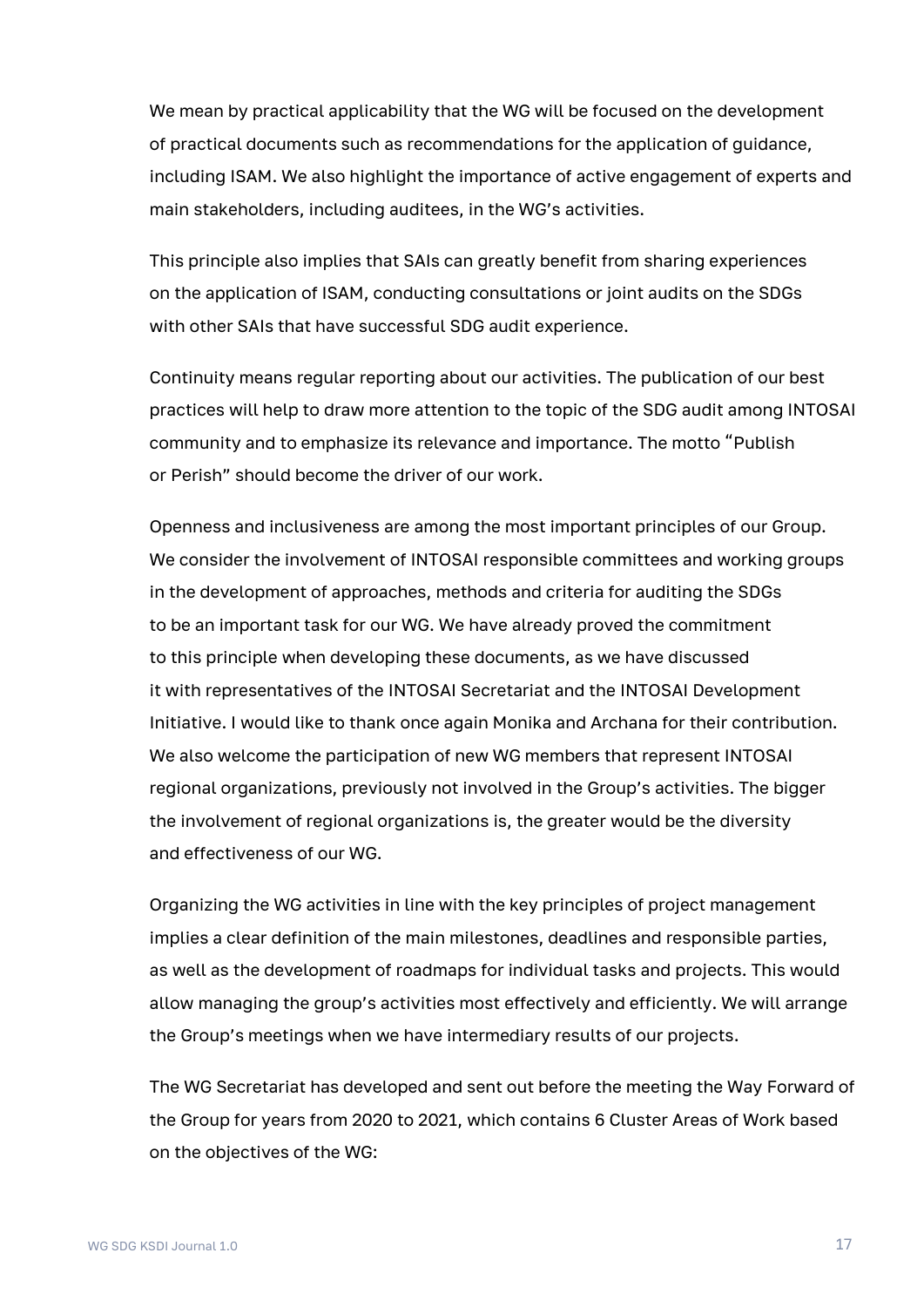- Capacity Development for auditing the SDGs
- Knowledge Sharing for auditing the SDGs
- Advocacy and Awareness Raising
- Key National Indicators and the SDGs
- Leave No-one Behind

WG Governance (Planning, regular communication, stakeholder engagement, partnerships, monitoring, reporting, evaluation)

The group's activities in each of the clusters will be aimed at implementing the stated principles and contributing to the achievement of the group's strategic goals.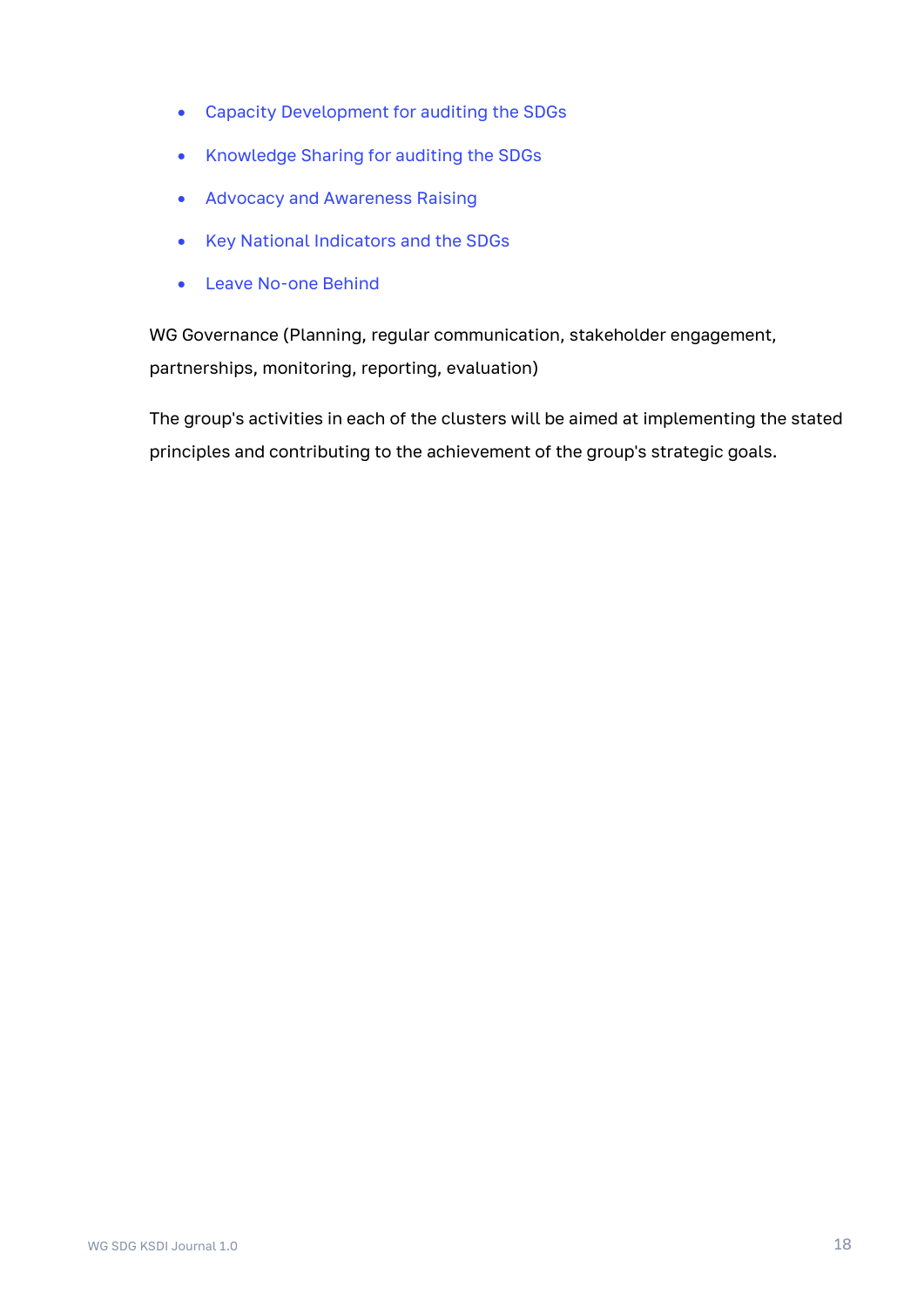# WG SDG KSDI surveys

Two questionnaires were prepared by the Secretariat and sent out to the group's members in February and June 2020.

The first questionnaire was filled by Austria, Azerbaijan, Belarus, Brazil, Bulgaria, China, Finland, Indonesia, Kuwait, Kyrgyzstan, Moldova, Pakistan, Saudi Arabia, Slovakia, South Africa, AFROSAI-E.

The second questionnaire was filled by Armenia, Belarus, Brazil, Bulgaria, China, Indonesia, Italy, Kuwait, Moldova, Peru, Poland, Saudi Arabia, Serbia, Slovakia, Turkey, Zambia.

Despite a tangible influence of the pandemic on SAI activities, the responses to the first and second questionnaires demonstrate a similar vision of our future work and highlight the continuity, importance and long-term perspective of the goals and activities set by our WG.



## The most important topics for the WG members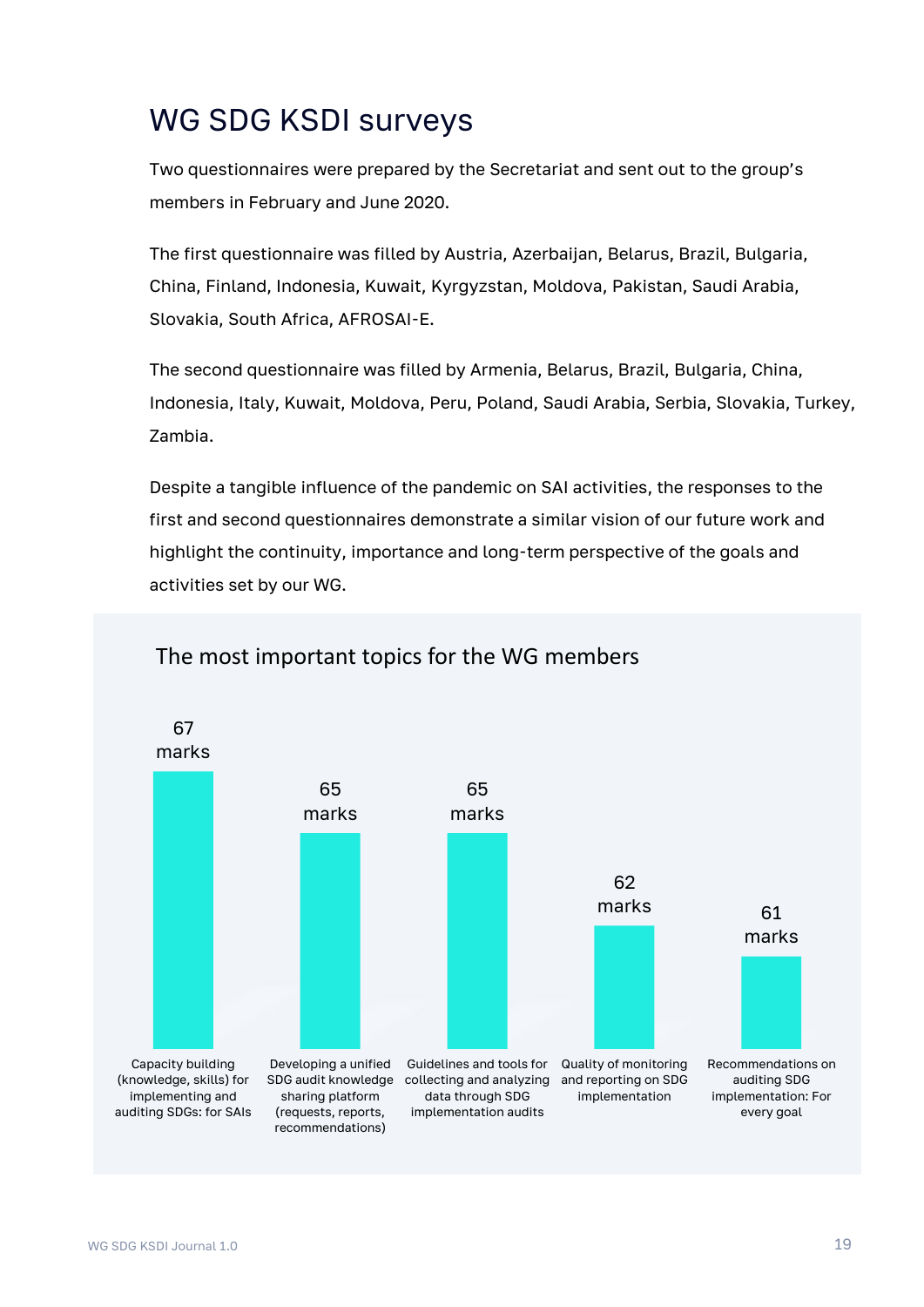The [first questionnaire](https://ach.gov.ru/en/page/wgsdg-ksdi-working-papers) was focused on understanding which SDG related topics are the most interesting for the WG, what should be dealt with first and foremost. The WG members defined the importance of suggested topics choosing 5 options from 1 («not relevant») to 5 («top priority»).

WG members also suggested additional topics that deemed necessary to be addressed by the Group:

- Effectiveness of specific government programs or interventions aimed at reaching the particular target levels of the SDGs;
- Potential challenges and risks;
- Potential avenues for mitigating risks;
- Assessment of competence levels of a SAI at regulars intervals;
- Auditing sustainability reports produced by state-owned enterprises (e.g. in the energy and transport sectors);
- How to decide the most appropriate moment or time in assessing the SDGs;
- How the internal audit roles can contribute to the success of the SDGs since they are part of the government.

Judging from the diversity of responses, the fact that the same question in some cases received from 1 to 5 points from different participants, the remaining topics will not be entirely left behind and the relevant topics can be revised.

The [second questionnaire](https://ach.gov.ru/en/page/wgsdg-ksdi-working-papers) took into consideration current COVID-19 conditions and covered some topics related to the WG concept.

Responses from 16 SAIs indicated that the SDG topic remains relevant and high-priority for all SAIs.

The SAIs emphasized that strategic development programs were implemented with the 2030 Agenda and that independent assessments of the SDG implementation were conducted in different countries.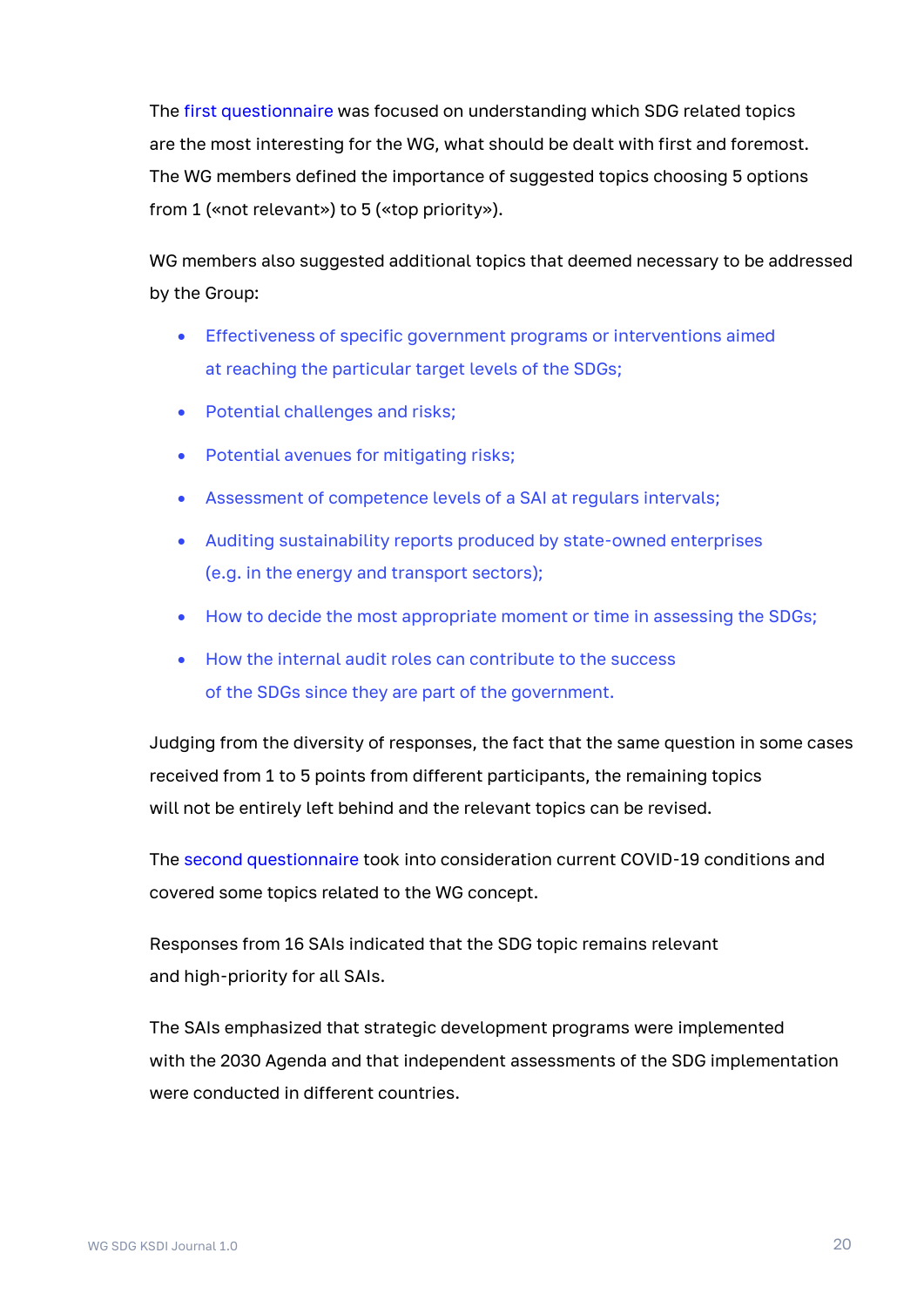What audits does your SAI conduct (has conducted / plans to conduct) of SDG implementation?



- **10% Audits are not** conducted
- **21% Audits are** conducted
- **43% Audits were** conducted
- 26% Audits are planed to be conducted

## Box 1.

# What audits does your SAI conduct (has conducted / plans to conduct) of the SDG implementation?

SAI Belarus: In 2019, performance audits were conducted under the following sustainable development goals: SDG 8- Performance Audit of the use of budget funds aimed at the implementation of the activities of sub-program 1 "Promotion of employment" of the State program on social protection and promotion of employment for 2016-2020"; SDG 11 – Performance Audit of the use of budgetary funds for the implementation of sub-programme 4, "Barrier-free living environment for disabled and physically impaired persons" of the State program on social protection and promoting employment in 2016 – 2020 years"; SDG-12 – Performance Audit of the implementation of the State program of the pharmaceutical industry development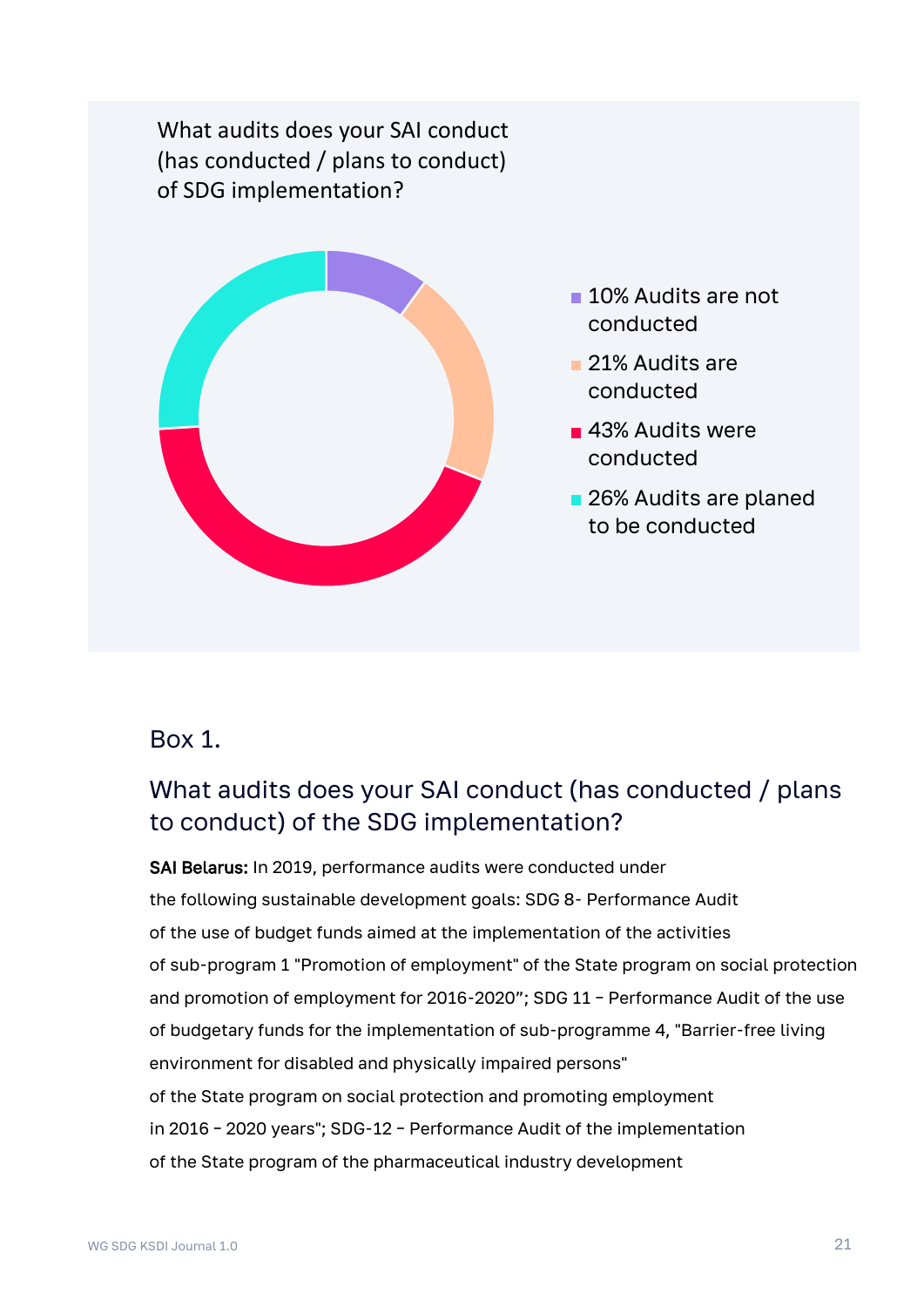of the Republic of Belarus for 2016 – 2020, approved by the resolution of Council of Ministers (28.12.2015 No. 1096). It is planned to conduct two performance audits within the framework of SDG 3 (late 2020): the implementation of sub-program 4 "Tuberculosis" of the State program "Public health and demographic security of the Republic of Belarus" for 2016-2020 and the use of budget funds aimed at the implementation of measures to protect the population from infectious diseases.

SAI Indonesia: With regard to the SDGs implementation, BPK RI has conducted an audit on Preparedness of the SDGs Implementation in 2018 under IDI-ASOSAI cooperative audit scheme. BPK RI will be participating in a program of the SDGs Implementation Audit in which the program is started with e-learning prior to do the audit itself. The program will start at the end of 2020, and the audit is expected to be done in 2021. In 2019, BPK RI has conducted an audit of a government program that contributed to the SDGs Implementation. This audit represents BPK RI's initiative to assess the Indonesian Government program that related to the SDGs Implementation.

SAI Italy: The Corte dei conti carried out two audits concerning the SDGs on "Quality Education" (Goal N.4) and on "No Poverty" (Goal N.1). Since the adoption of the UN Agenda 2030, the audit activity of the Corte dei conti has been increasingly targeted on sustainability and is aimed at monitoring the implementation of the SDGs. The latter is part of the central and regional annual audit plans since 2019. Accordingly, the Court identified as key areas of audit, both at central and local level, schooling and university education system, cultural heritage management, scientific and technological research and innovation, industry sector, digital agenda, labour market and social policies with regard to fight against poverty, healthcare system, disasters and catastrophes, etc. More detailed audits are focused on environmental protection objectives: renewable energies, mitigation of the effects of climate change, adaptation to climate change, sustainable use and protection of water and marine resources, transition to a circular economy, reduction of waste and recycling of materials, containment of pollution and protection of ecosystems.

SAI Kuwait: SAB has conducted some targets regard to SDGs 3, 4, 6, 7, 15 and plans to conduct some targets in SDG 13.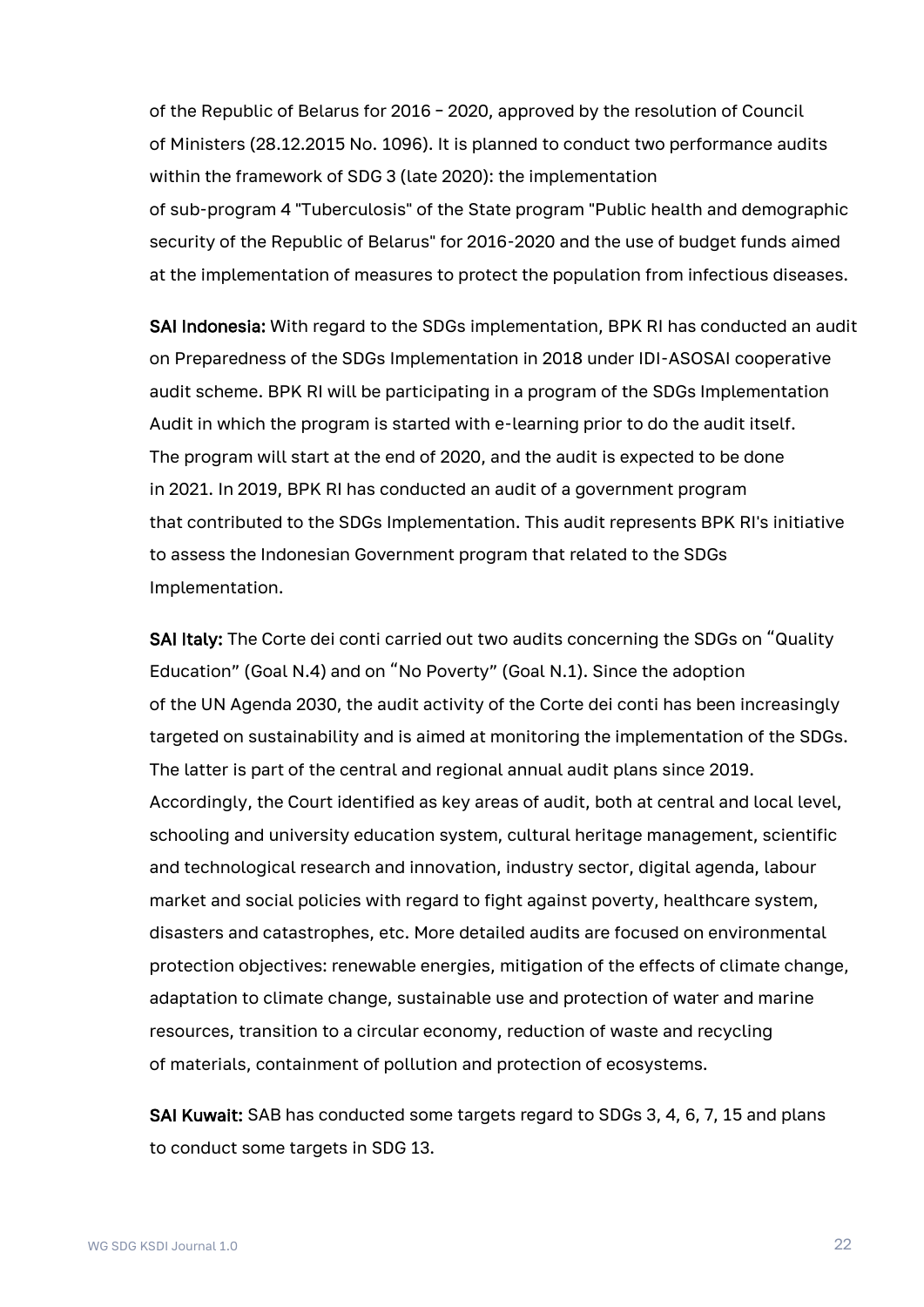SAI Serbia: IDI ISAM pilot audit on Elimination of intimate partner violence against women (SDG Target 5.2).

SAI Slovakia: In 2021 SAI SR plans to conduct an audit of the SDG implementation at Ministry of Environment and concurrently follow-up audit of preparedness for the implementation of the SDGs that was conducted in 2018.

SAI Turkey: The TCA conducted an SDG preparedness audit and the reporting stage was completed this year. It will be published in the following months. Regarding the SDG implementation audit, the TCA has selected a topic that's about the renewable energy policies in Turkey related to SDG 7.2.

The responses regarding the practice of all-nation expert assessments of the 2030 Agenda implementation demonstrate the high priority of the SDG topic.

## Box 2.

# What all-nation expert assessments of the implementation of the Sustainable Development Agenda are being carried out (have been conducted / are planned to be conducted) in your country?

SAI Zambia: Rapid Integrated Assessment Tool (RIA I and II) aims to support Zambia in mainstreaming the SDGs into national and subnational planning, by helping assess the Country's readiness for the SDGs implementation. The tool suggests clear steps and templates for policymakers to conduct a rapid integrated assessment of the SDGs to determine their relevance to the country context, both at the national and subnational level and interlinkages across targets developed and supported by the UNDP. The Government of the Republic of Zambia is also strongly committed to the implementation of the transformative 2030 Agenda. The Country's Voluntary National Review (VNR) underscores this commitment by integrating a framework and putting in place strong coordination and reporting mechanisms. This further demonstrates the country's resolve to anchoring its development trajectory on the 2030 agenda. This VNR is an outcome of participatory and inclusive consultations based on a whole-of-government and whole-of-society approach.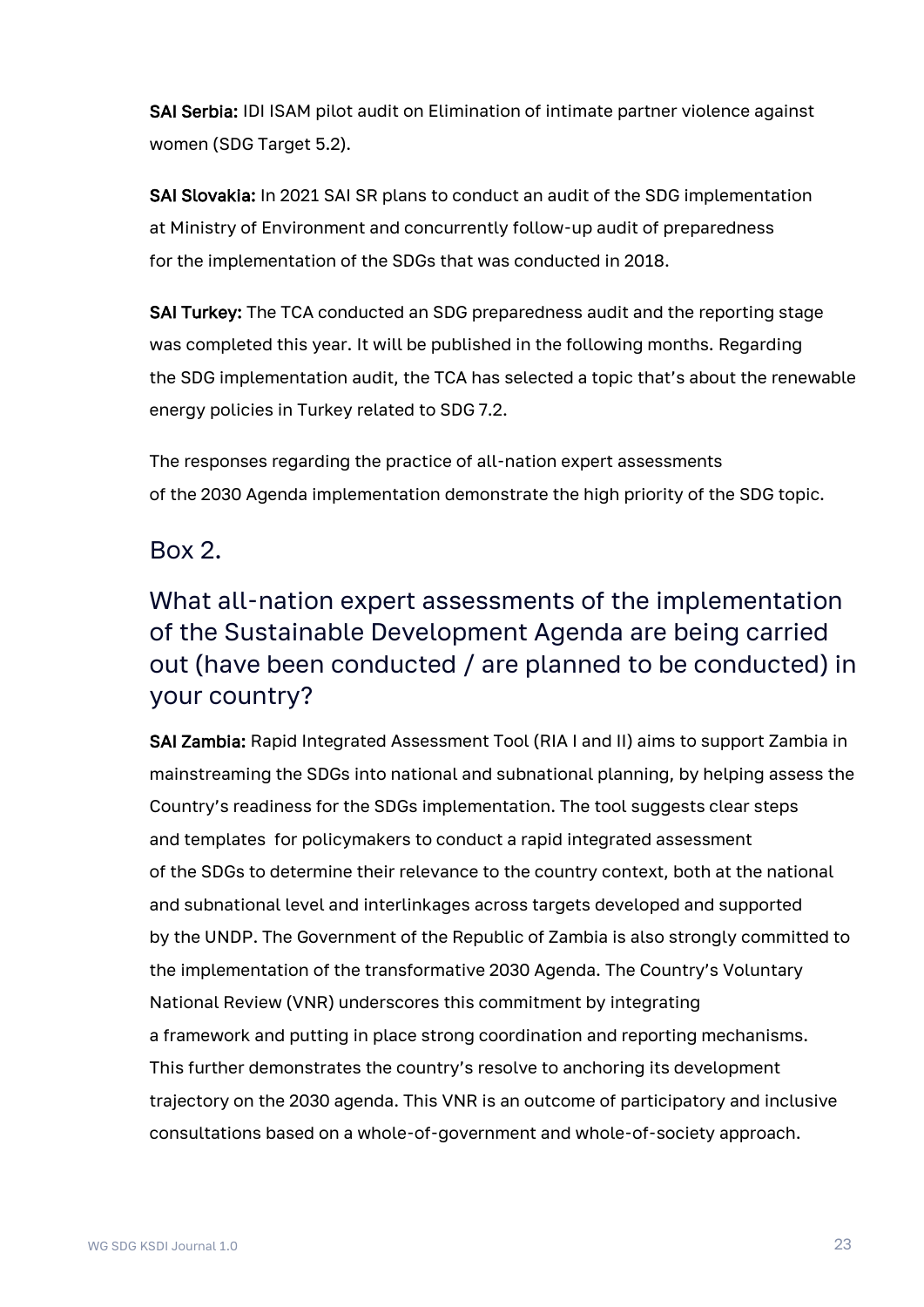SAI Indonesia: The SDGs are an interesting topic to research. Therefore, there are many independent parties that research developments in the SDGs. However, regarding the research that assess the implementation of the SDGs itself should be inquired further.

SAI Italy: The Italian Alliance for Sustainable Development (ASviS), established in 2016, brings together 270 member organizations and stakeholders, also stemming from the most important private institutions and networks. The ASviS analyses the implications and opportunities of the Sustainable Development Agenda; it contributes to the definition of an Italian strategy for the implementation of the SDGs and to the establishment of a monitoring system to track the progress of Italy in attaining the SDGs. The National Institute of Statistics (ISTAT) publishes an annual Report on sustainable development relating to the implementation of the Agenda 2030. The reports also contribute to develop good, evidence-based, sustainable and equitable public policies.

The responses to the items of the questionnaire related to the experience of evaluating the impact of the COVID-19 on the implementation of the SDGs and national goals revealed that SAIs both were going to conduct specific audit, evaluation activities and conduct a general monitoring, analysis of the situation.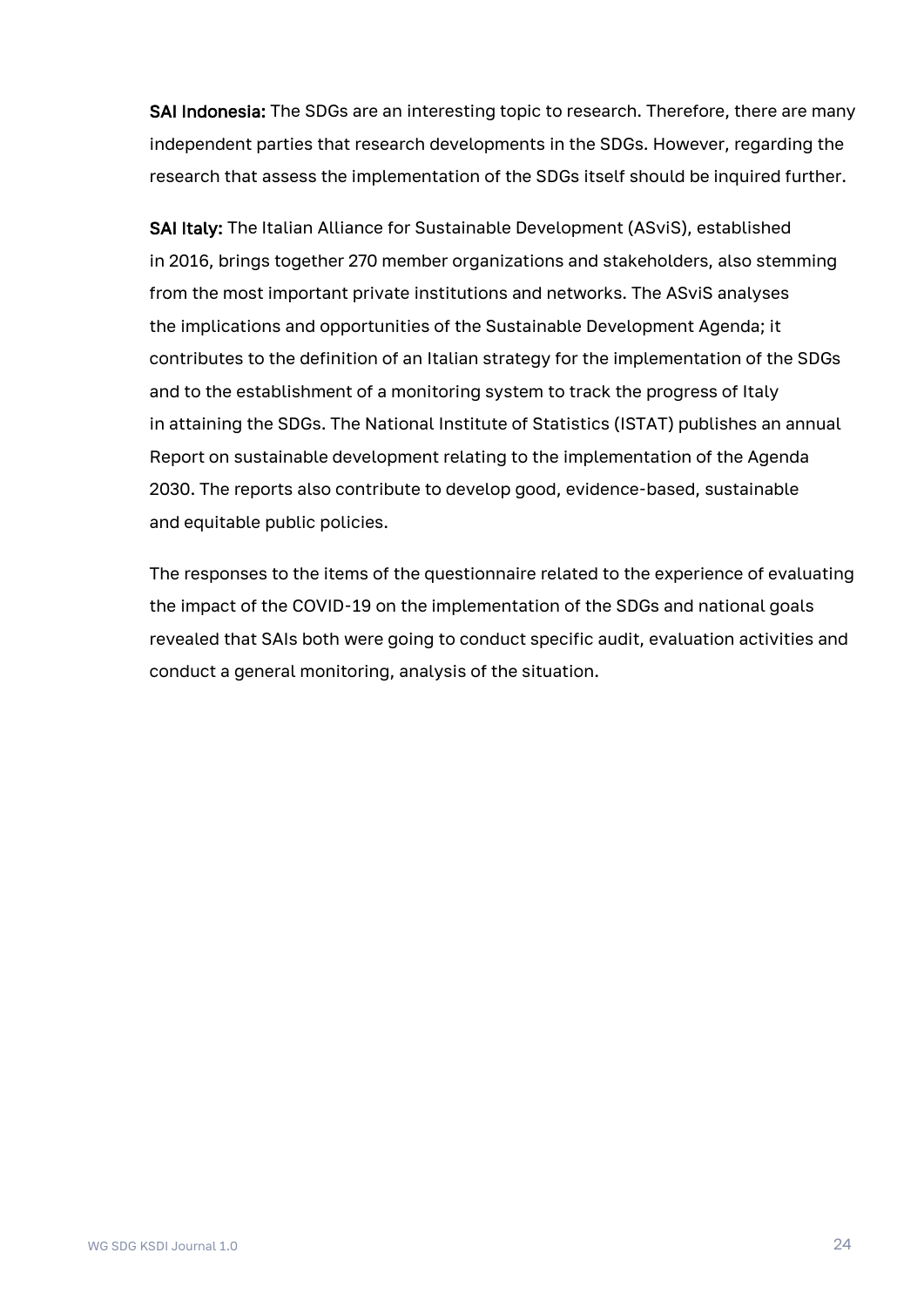What kind of evaluation of the impact of the COVID-19 crisis on the achievement of national goals and the SDGs does your SAI conduct (plan to conduct)?



## Box 3.

What kind of evaluation of the impact of the COVID-19 crisis on the achievement of national goals and the SDGs does your SAI conduct (plan to conduct)?

SAI Belarus: An assessment of employers' compliance with the law when dismissing employees during the pandemic is being carried out.

SAI Zambia: In due course, it is expected that a performance audit will be carried out by OAG to assess the impact of COVID -19 on the achievement of sustainable development in different sectors of our economy.

SAI Indonesia: At the moment, BPK RI is doing research on COVID-19 as part of designing audit on COVID-19. This audit is planned to be conducted involving multi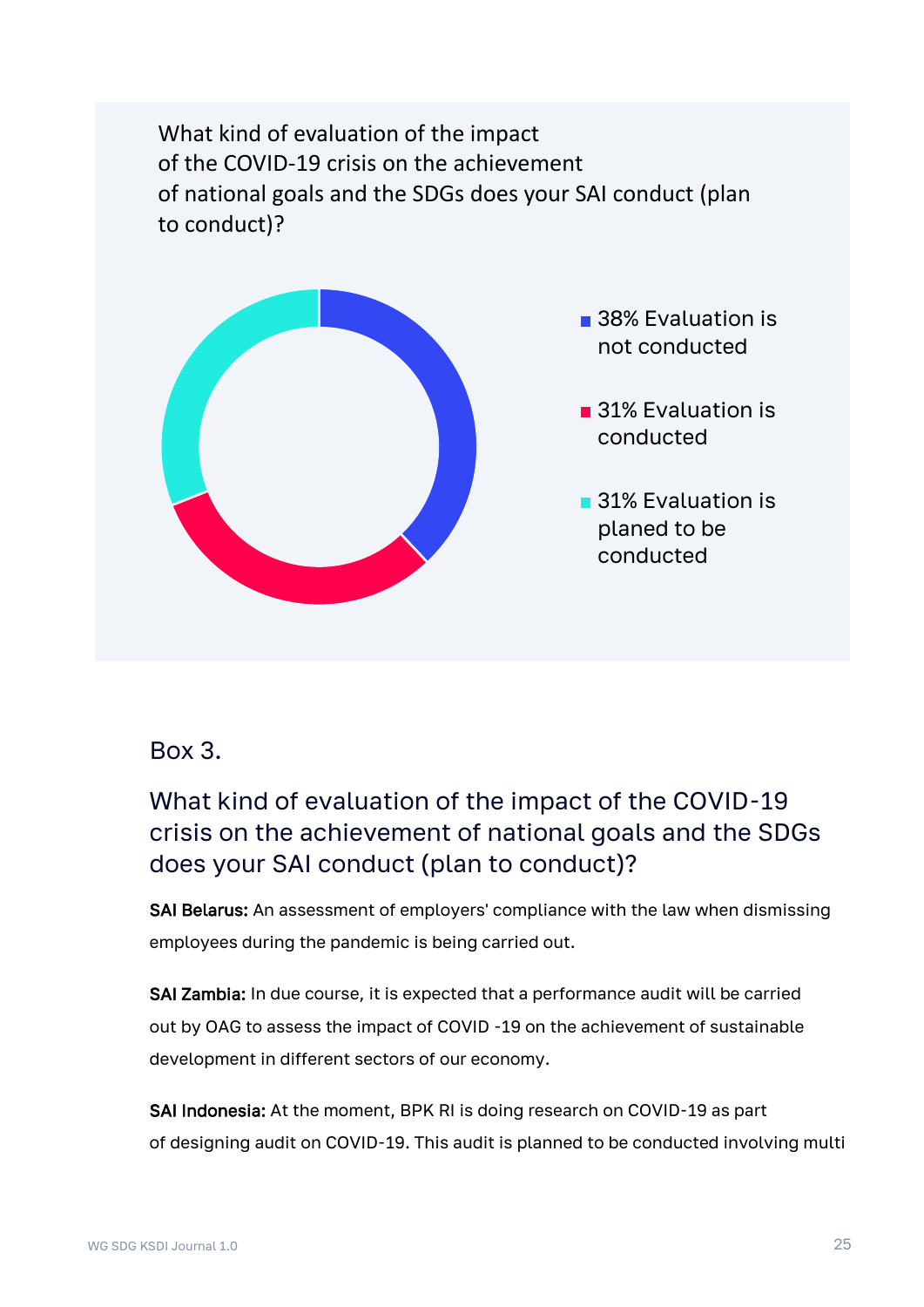stakeholders from several audit units in BPK RI. Besides, BPK RI will also participate in a cooperative audit under IDI-ASOSAI scheme regarding the 3D Target (Strong and Resilient Public Health). Although related with the SDGs and COVID-19, it is still a need to be evaluated about the impact of COVID-19 on the achievement of national goals. BPK RI has conducted a research related to the evaluation of the impact of the COVID-19 crisis on the achievement of national goals and the SDGs. The result shows that the COVID-19 crisis affected the achievement of national goals and the SDGs especially in the period of 2020 to 2024 and has indirect impact which can make the handling efforts to be long-term.

SAI Peru: All control reports issued by the SAI of Peru indicate to which SDG the audited matter is related, so that the strategies of control services on the implementation of SDGs are strengthened. This included all the audits carried out related to the COVID-19 health emergency, as well as those planned related to this topic. Such is the importance that the SAI of Peru attributes to the SDGs that during the implementation of its Observatory of SAI Initiatives for Monitoring and Control of Public Funds in the Framework of COVID-19 (https://bit.ly/observatoriodeiniciativas) the main SDGs related to initiatives regarding public funds for COVID-19 have been linked.

SAI Slovakia: To parallel audit focused on medium-term budgetary framework (and setup of national objectives) an open question was added regarding the preparedness of national budgets for exceptional circumstances: "Please describe how the MTBF

in place/expenditure objective or forecast has worked in exceptional circumstances related to COVID-19 pandemic and its financial effects. Has the 2020 COVID-19 crisis led to changes or needs to update the MTBF/expenditure objective or forecast? Has there been need to use any in-built flexibility or escape clauses? Have reallocations for handling the crisis been possible?"

SAI Turkey: So far, not specifically related to SDGs but a general situation assessment has been made about COVID-19. A planned audit response has been prepared. The TCA is a member of the project group named "Project Group on Auditing the Response to the COVID-19 Pandemic", which has been established within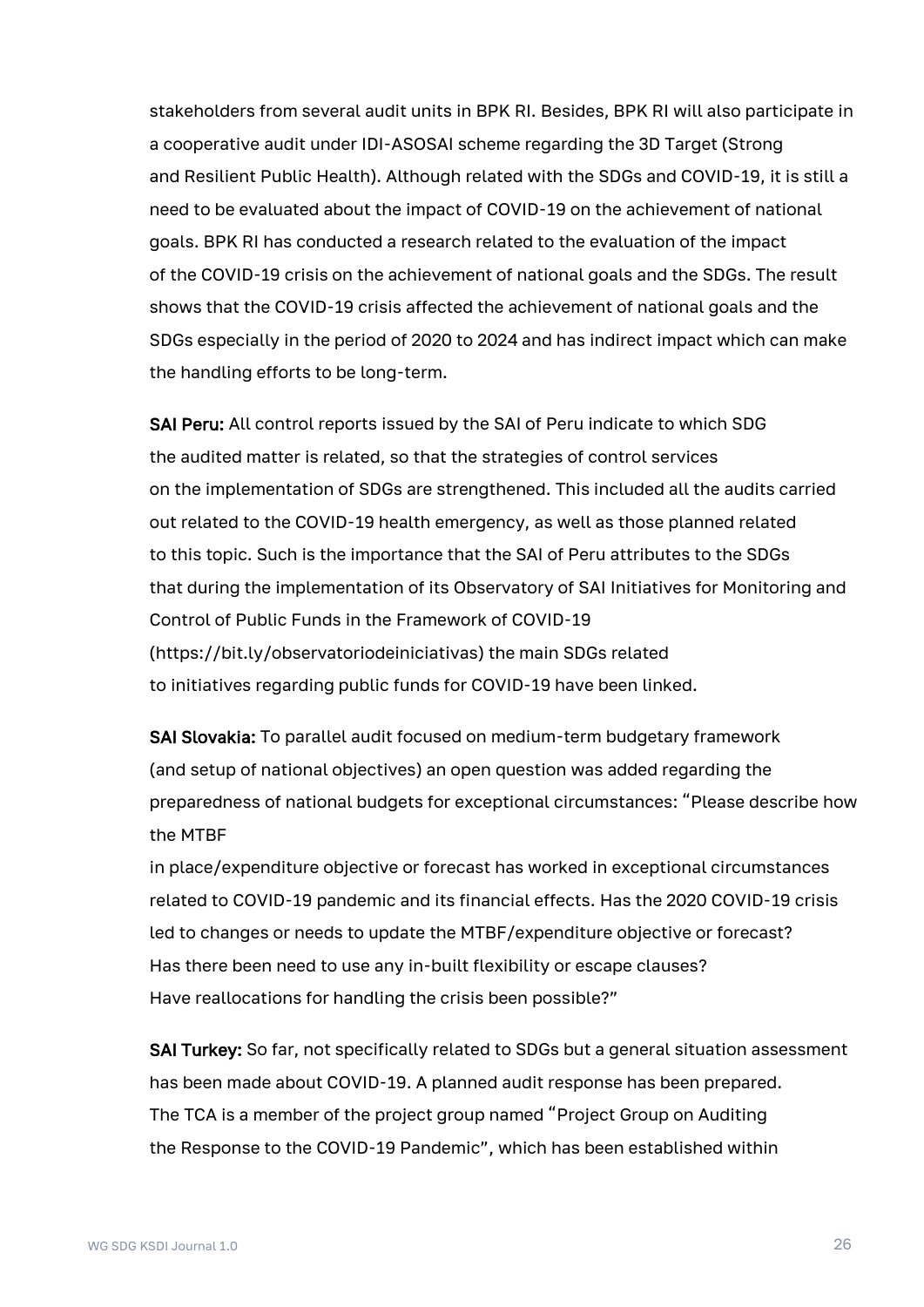the EUROSAI.

Answering the question about auditing measures taken by public bodies with regard to the pandemic, SAIs indicated that they were implemented in different areas.



## Box 4.

What audits of the measures taken with regard to the COVID-19 crisis does your SAI conduct (plan to conduct)?

SAI Belarus: Conducted: on financial incentives measures for health care workers under Decree of the President of the Republic of Belarus dated 16.04.2020 No. 131. Planned (in August-September 2020): control over the targeted use of subsidies from the budget of the state extra-budgetary fund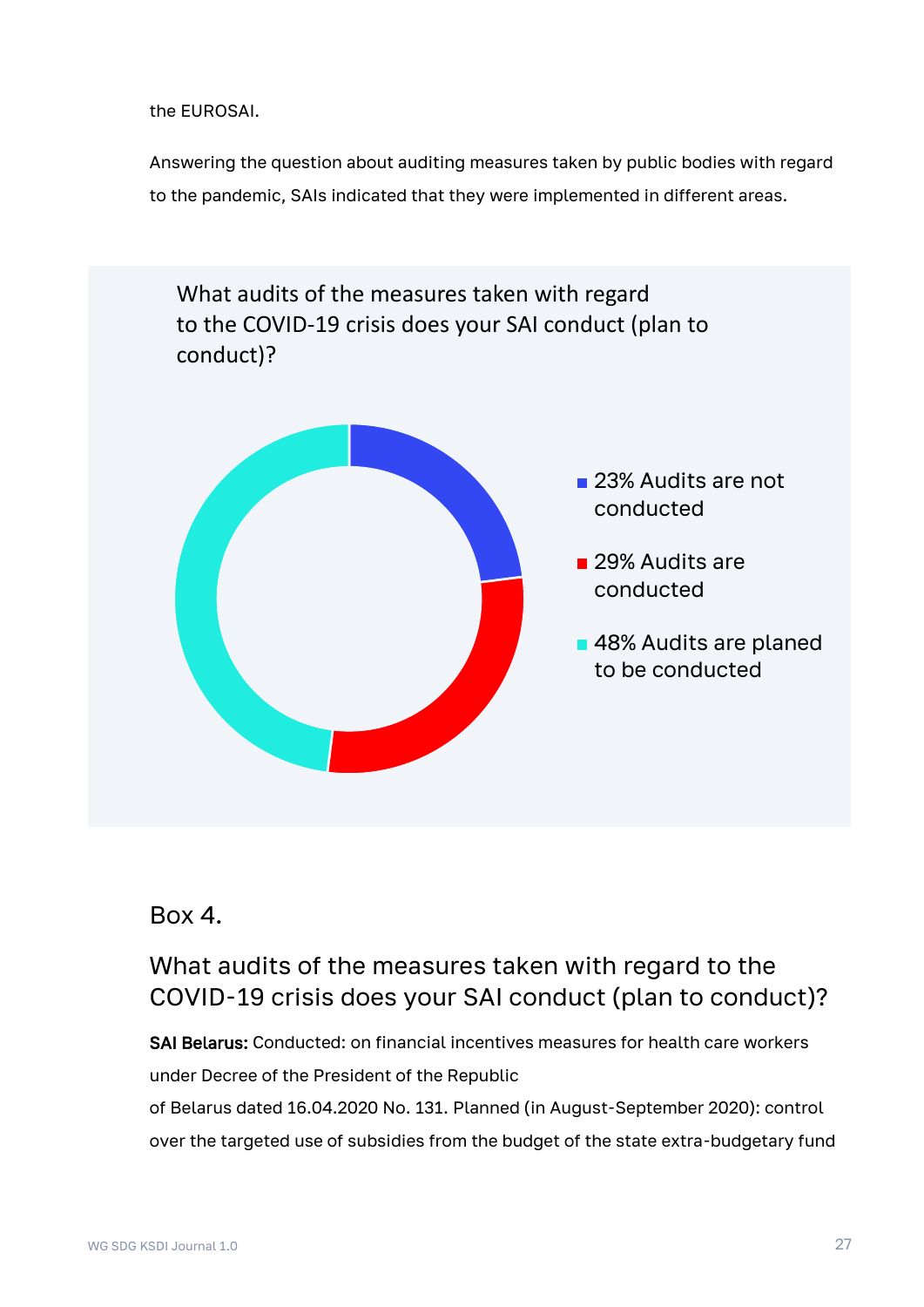for social protection of the population of the Republic of Belarus provided under Decree of the President of the Republic of Belarus dated 28.05.2020 No. 178 "On temporary measures of state support for employers and certain categories of citizens".

SAI Bulgaria: Three audits are going to start in the next two months aiming to assess the performance of the measures undertaken by the Bulgarian government to overcome the COVID-19 crisis implications.

SAI Brazil is conducting 27 works to supervise the actions carried out by all federal administration bodies that are preventively acting against the novel coronavirus, COVID-19.

SAI Indonesia plans to conduct performance audit on COVID-19 involving multi audit units. This audit uses disaster cycle approach in coping with COVID-19. This approach divides phases in coping with COVID-19 into three parts: pre-disaster, emergency, and post-disaster. The audit on COVID-19 will be audited comprehensively through financial, compliance, and performance audits.

SAI Moldova doesn't perform any audits at the moment, however, in the planning of the audit activity for the next period, the situation regarding the pandemic will be examined.

ISA accepted the participation in the activity of the EUROSAI Project Group Auditing the Response to COVID-19.

SAI Peru has been very active throughout the COVID-19 Health Emergency, conducting simultaneous control on the activities of the public entities in charge of dealing with the pandemic. The SAI of Peru created the Emergency Management Group led by its Comptroller General, designing and implementing the COVID 19 control strategy, which had the following main objectives: 1.Contribute to the strengthening of the response capacity of health services. 2.Support the mitigation of the effects of social isolation and immobilization measures. 3.Assist in the implementation of the health emergency containment measures. 4.Contribute to the implementation of economic recovery measures. Detailed information about the activities of the SAI of Peru relating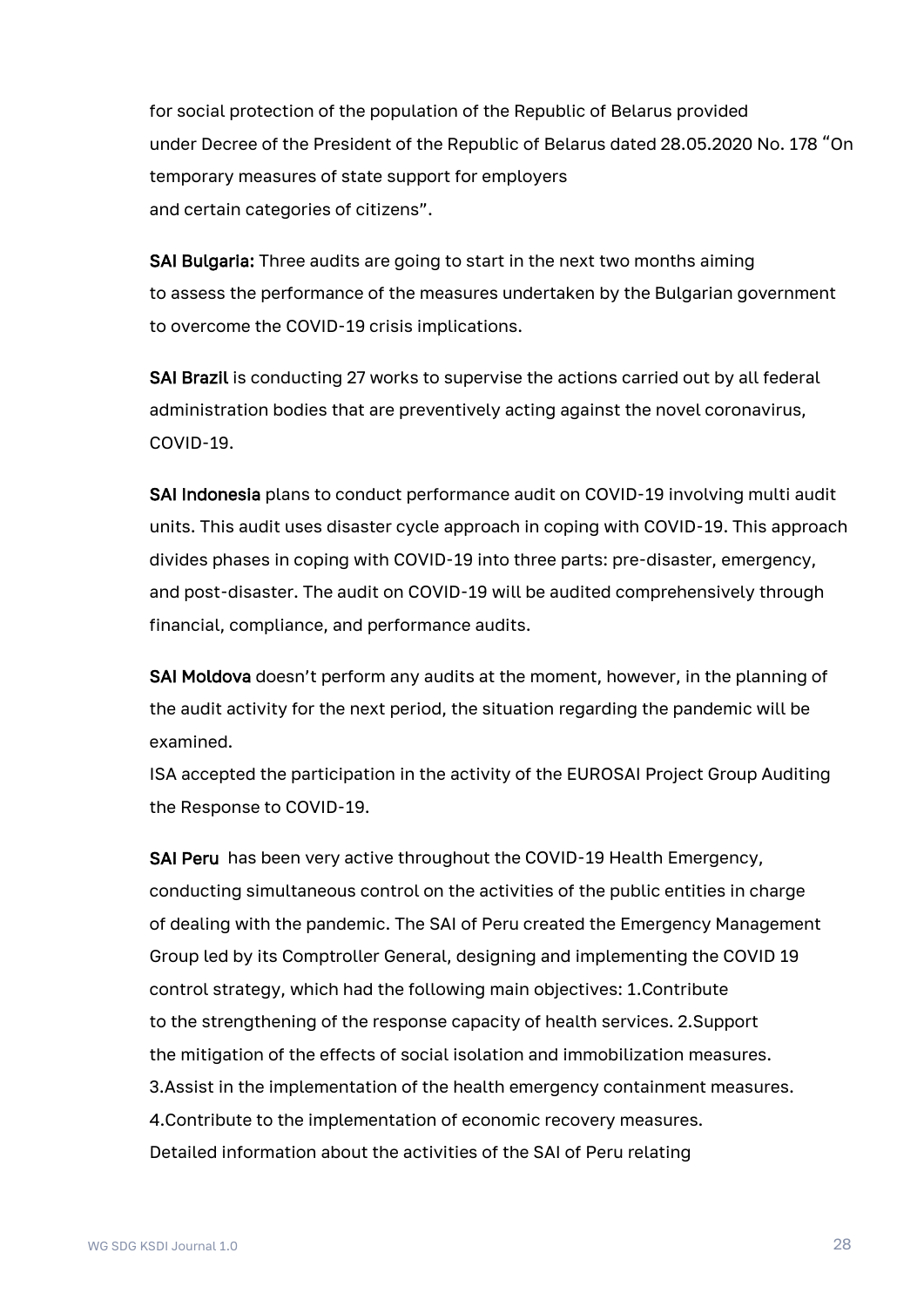to the COVID-19 Health Emergency can be found in the following website: [https://emergenciasanitaria.contraloria.gob.pe/.](https://emergenciasanitaria.contraloria.gob.pe/)

The SAI of Peru also plans to conduct ex-post audits on the measures implemented to fight the pandemic and reactivate the economy.

SAI Serbia is currently executing 2020 Audit Programme. In future period we plan to pay special attention to the topic of public spending related to COVID-19 through financial, compliance or performance audits.

SAI Turkey plans to handle the COVID 19 issue through: Taking a close look at the procurements relating to pandemic in terms of compliance, and making institutional capacity assessment of public entities in terms of corporate governance, risk management capabilities and internal control systems.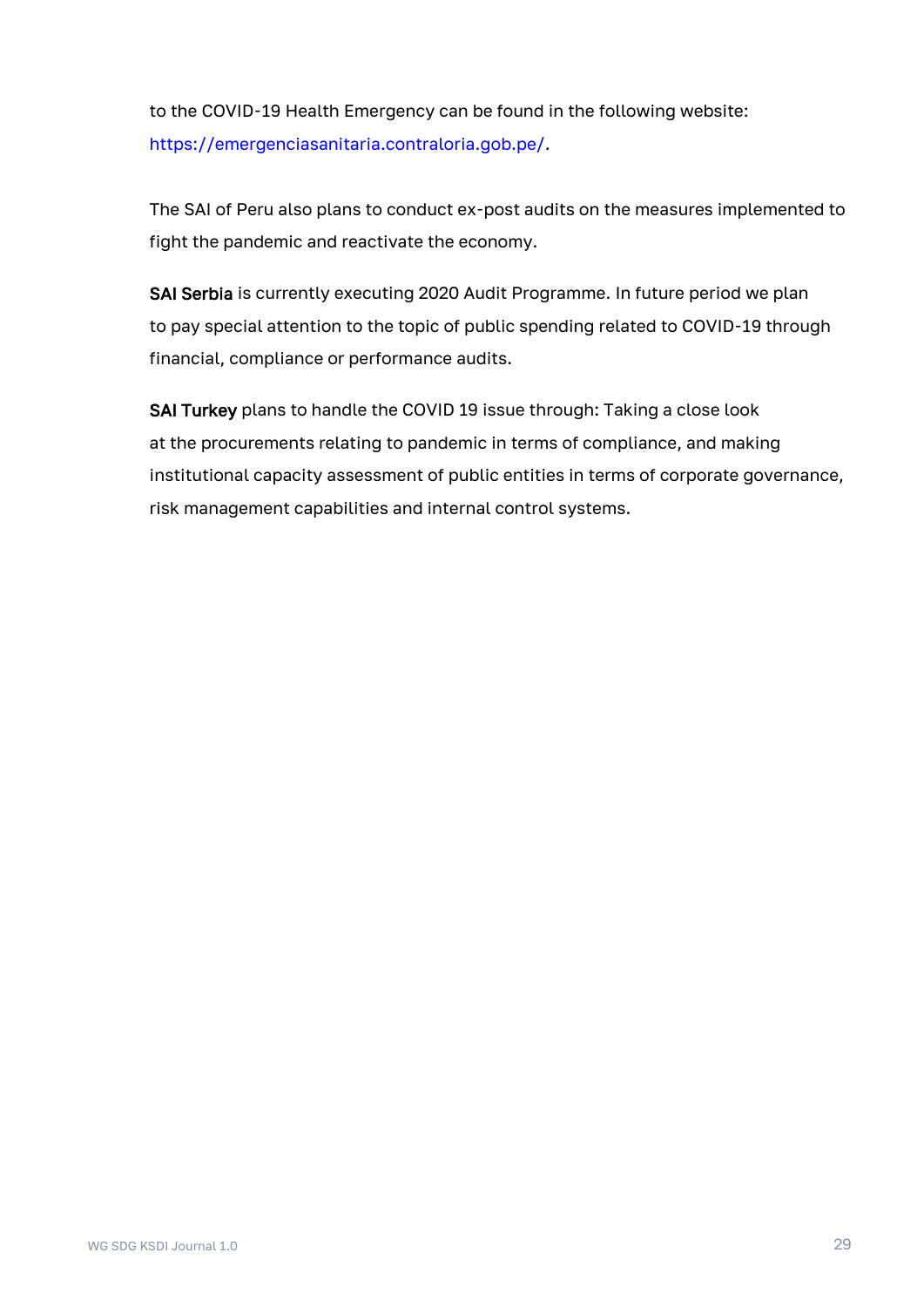# Looking forward

The surveys formed a pool of the most relevant questions for the WG members on the subject of SDG audit. This allows us to go forward and move to the next stage.

In this section, we open the discussion aimed at developing the Working Group's Action Plan for 2020–2021.

We believe that SAIs should benefit from WG activities without additional pressure that would interfere with their regular work. That is one of the underlying principles of our group. In this regard, we want to develop an activity plan based on pilot projects that seek to achieve tangible results.

If you are ready to become a coordinator or a participant in a pilot project or have other ideas for the WG Action Plan, the Secretariat will be happy to hear from you.

We also see great potential for cooperation and joint pilot projects with INTOSAI regional organizations, and we will be happy to explore any relevant ideas and proposals.

Please send your suggestions concerning the draft Working Group's Action Plan to the Secretariat by September 30.

The next issue of the journal is scheduled for publication in November 2020.

If you would like to see information about your SAI's SDG audit experience in the next issue or would like to address international or national SDG assessment projects that add value for SAIs, the Secretariat will also be happy to hear from you by September 30.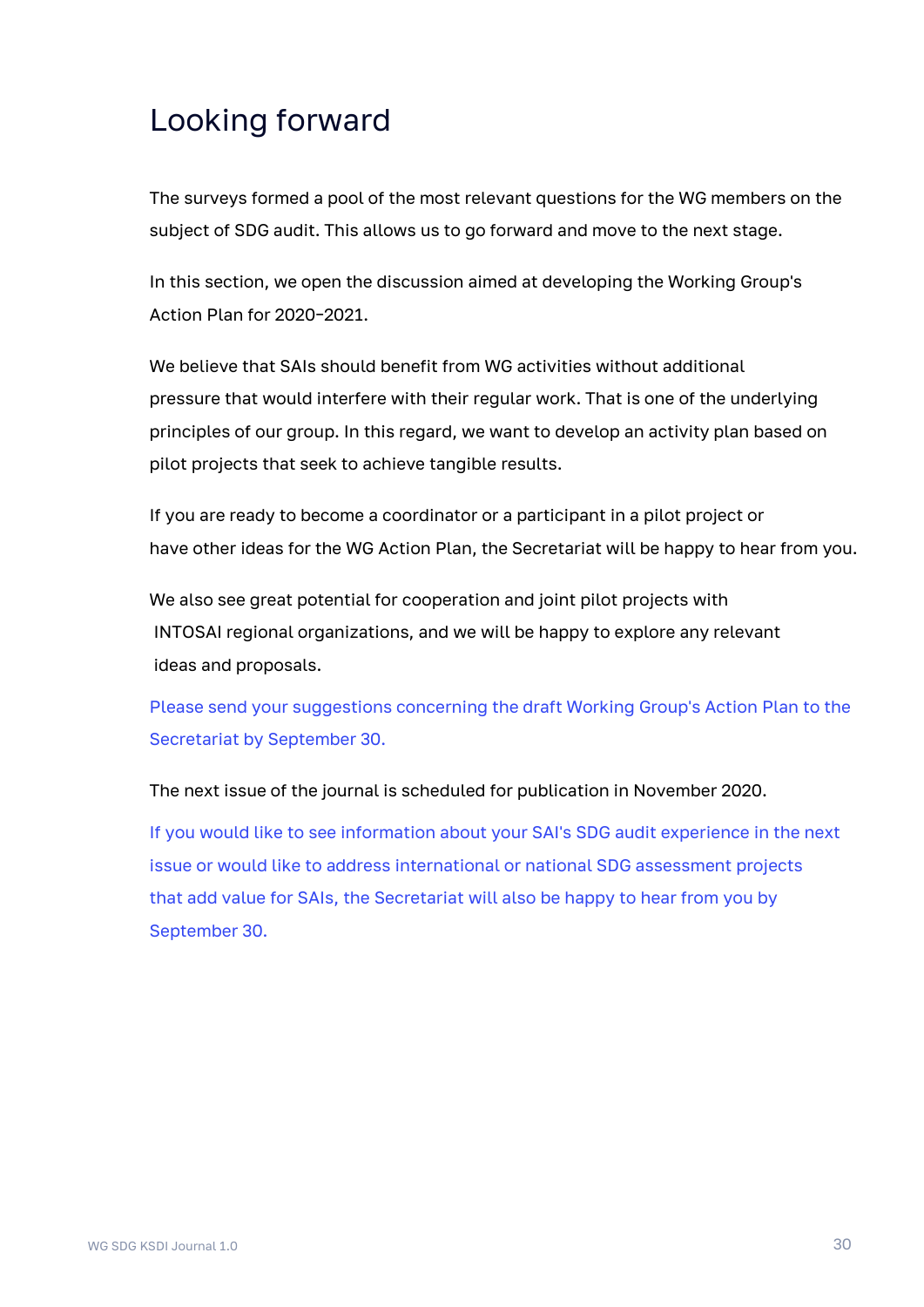#### WG SDG KSDI Action Plan for 2020-2021

|    | Activity                                                                                                                                                                          | Time                        | Coordinator/<br>Participants         |
|----|-----------------------------------------------------------------------------------------------------------------------------------------------------------------------------------|-----------------------------|--------------------------------------|
| 1. | Pronouncements on the SDGs auditing                                                                                                                                               | the whole period            | WG Secretariat,<br><b>WG Members</b> |
|    | Discussion on need for more<br>pronouncements on the SDGs<br>auditing                                                                                                             | September 2020              | WG Secretariat,<br><b>WG Members</b> |
| 2. | Guidelines on audit of the reliability<br>of macroeconomic forecasts                                                                                                              | 2020-2022                   | <b>SAI Russia</b>                    |
|    | Presentation of interim results                                                                                                                                                   | April 2021                  | <b>SAI Russia</b>                    |
| 3. | Pilot Project on training course on the<br>SDGs auditing for the CIS member-<br>states                                                                                            | 2020-2022                   | Call for ideas!                      |
|    | Discussion on project concept                                                                                                                                                     | September-<br>November 2020 | WG Secretariat,<br><b>WG Members</b> |
| 4. | Cooperation with INTOSAI working<br>groups<br>(WG on Environmental Auditing, WG<br>on IT Audit, WG on Big Data, WG on<br><b>Fight Against Corruption and Money</b><br>Laundering) | the whole period            | Call for ideas!                      |
|    | Discussion on the project concept<br>with the heads of working groups                                                                                                             | September-<br>November 2020 | WG Secretariat,<br><b>WG Members</b> |
| 5. | Cooperation with INTOSAI regional<br>organizations                                                                                                                                | the whole period            | Call for ideas!                      |
|    | Discussion on the project concept<br>with the heads of regional offices                                                                                                           | September-<br>November 2020 | WG Secretariat,<br><b>WG Members</b> |
| 6. | Survey on SAIs' approaches to<br>assessing the impact of the COVID-19<br>crisis on the implementation of the<br>Agenda - 2030                                                     | 2020-2021                   | Call for ideas!                      |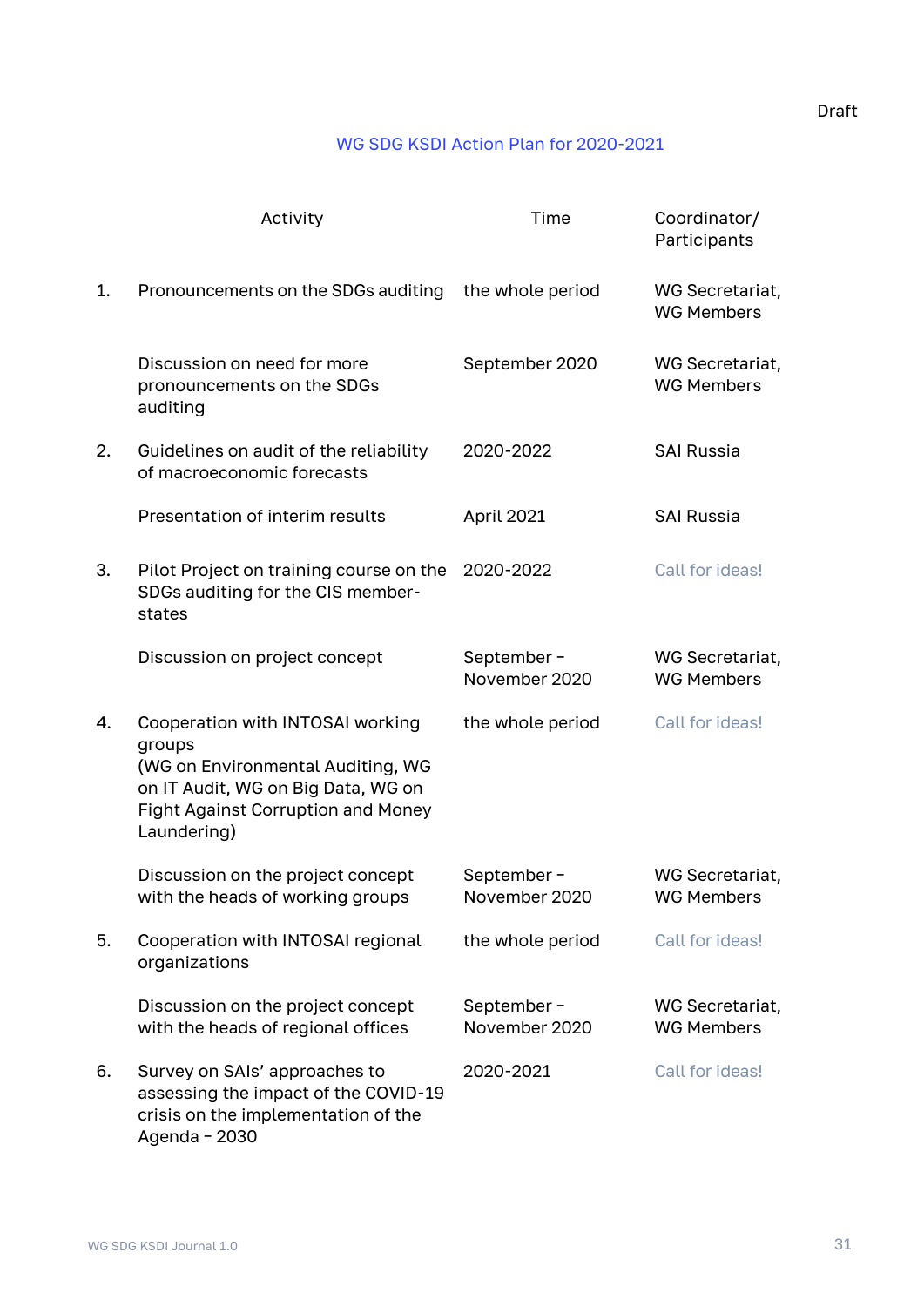|     | Discussion on the project concept                                                                                            | September-<br>November 2020 | WG Secretariat,<br><b>WG Members</b> |
|-----|------------------------------------------------------------------------------------------------------------------------------|-----------------------------|--------------------------------------|
| 7.  | Videoconference with representatives<br>of key international organizations on<br>the SDGs issues and possible<br>cooperation | October - November<br>2020  | WG Secretariat,<br><b>WG Members</b> |
| 8.  | Contribution to the ISAM model                                                                                               | the whole period            | Call for ideas!                      |
|     | Formulation and discussion on WG<br>proposals                                                                                | October - November<br>2020  | WG Secretariat,<br><b>WG Members</b> |
| 9.  | WG SDG KSDI Newsletter, Second<br>Issue                                                                                      | November, 27                | WG Secretariat,<br><b>WG Members</b> |
|     | Information about SAIs' SDG audit<br>experience                                                                              | September, 30               | <b>WG Members</b>                    |
|     | Proposals for pilot projects                                                                                                 | September, 30               | <b>WG Members</b>                    |
|     | Discussion on pilot projects                                                                                                 | October - November<br>2020  | WG Secretariat,<br><b>WG Members</b> |
| 10. | <b>Social Network</b>                                                                                                        | the whole period            | <b>WG Secretariat</b>                |
|     | WG SDG KSDI websites update                                                                                                  | the whole period            | <b>WG Secretariat</b>                |
|     | News about the WG SDG KSDI<br>activities in XXIII INCOSAI twitter                                                            | the whole period            | <b>WG Secretariat</b>                |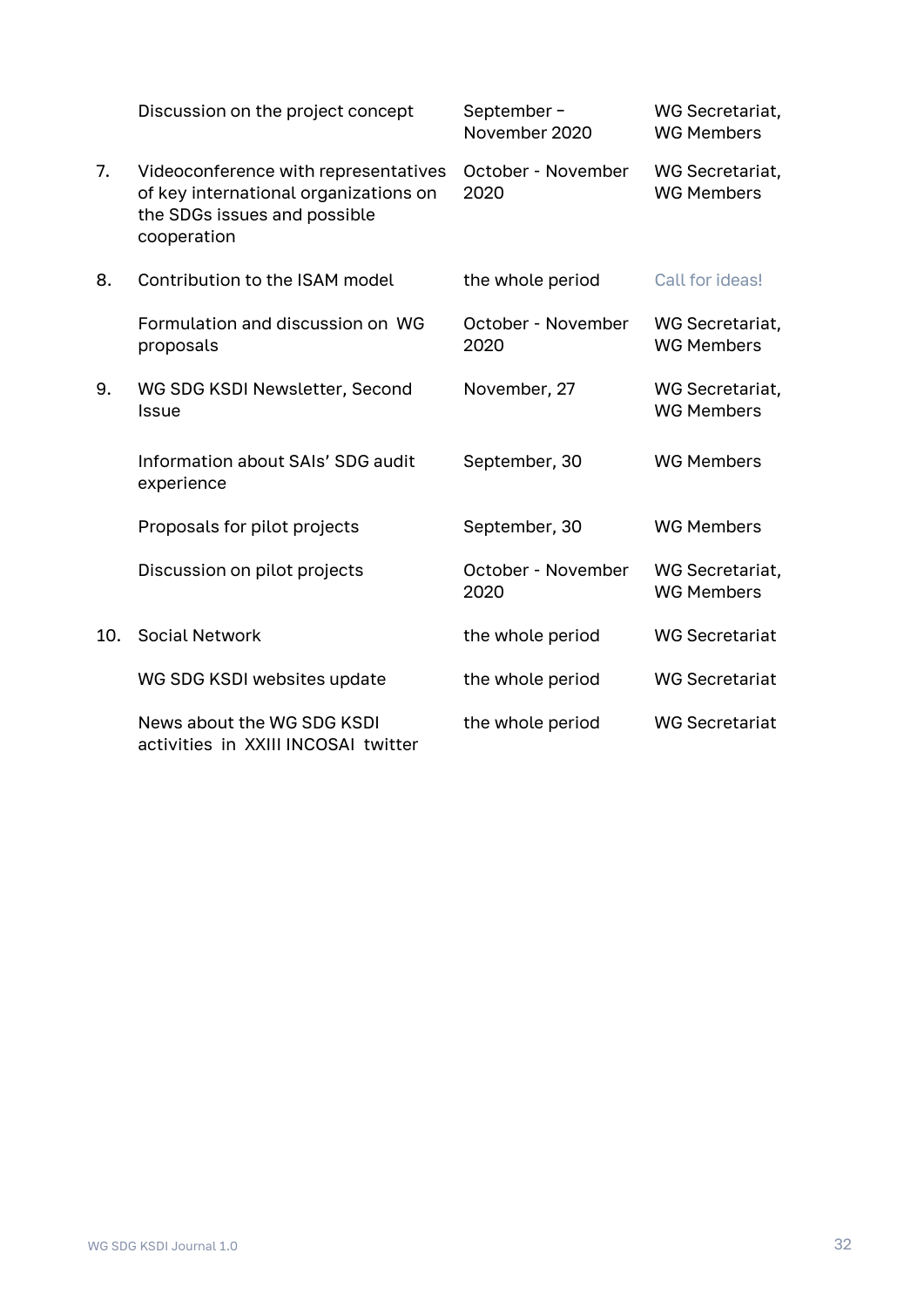# International practice

United<br>Nation

# Shared responsibility, global solidarity

The COVID-19 crisis will have a negative effect on the implementation of the 2030 Agenda f or Sustainable Development and the Paris Agreement on Climate Change. The most vulnerable, including women, children, the elderly, will be hit the hardest. The report of the UN Sustainable Development Group (UNSDG) briefly describes the impact of the pandemic on the implementation of each of the Sustainable Development Goals. [Full report](https://unsdg.un.org/sites/default/files/2020-03/SG-Report-Socio-Economic-Impact-of-Covid19.pdf)



# COVID-19 demands innovative ideas for financing the SDGs

The study of the Center for Strategic and International Studies focuses on global challenges for achieving the SDGs arising from the COVID-19 pandemic. The report says that no country is capable of reaching all 17 SDGs by 2030, unless collective action is taken to find solutions to the crisis. Even before COVID-19, the SDGs underfunding amounted to \$2.5 billion dollars annually.

Today, it has increased even more. [Full report](https://www.csis.org/analysis/covid-19-demands-innovative-ideas-financing-sdgs)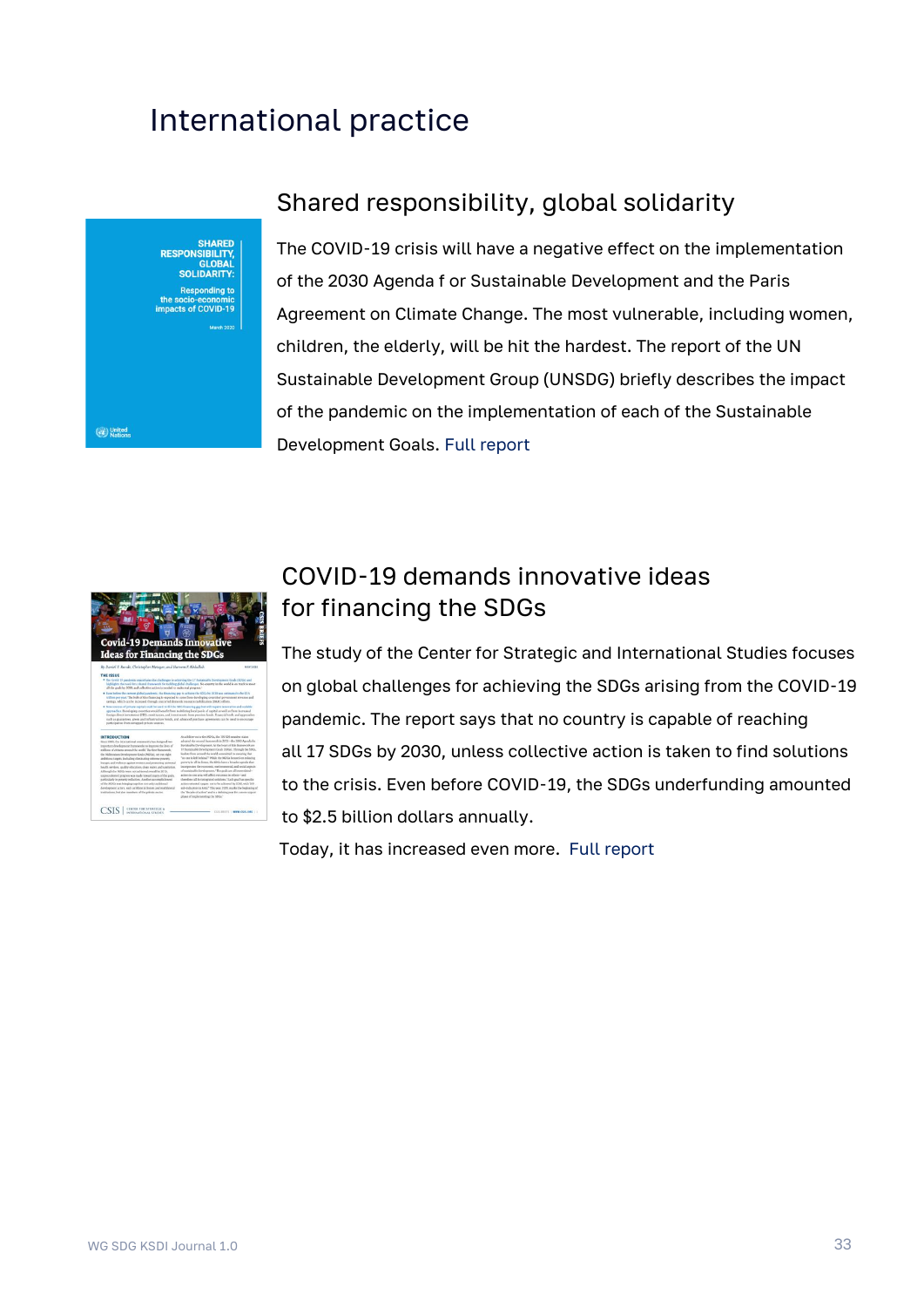

# In brief: United Nations sustainable development cooperation

The UN Sustainable Development Group reviews the new UN Sustainable Development Cooperation Framework, 2019, summarizing key changes: from assistance to cooperation, from individual to a collective and coherent response, from separate, sectoral issues to integration of the SDG, from an initial analysis to a regular assessment, from a standard model to a tailored one, from partners in implementation to partners in solutions. [Full report](https://unsdg.un.org/sites/default/files/2020-01/In-Brief-UN-Sustainable-Development-Cooperation.pdf)



# The role of external audits in enhancing transparency and accountability for the Sustainable development Goals

The UN Department of Economic and Social Affairs (UNDESA) Working Paper examines the role of Supreme Audit Institutions (SAIs) in auditing the preparedness of governments for implementing the Sustainable Development Goals (SDGs) since 2015. It analyses institutional arrangements put in place to implement the SDGs, the allocation of resources, as well as monitoring and evaluation frameworks. The authors also focused on transparency and accountability in the implementation of the SDGs. [Full report](https://www.un.org/esa/desa/papers/2019/wp157_2019.pdf)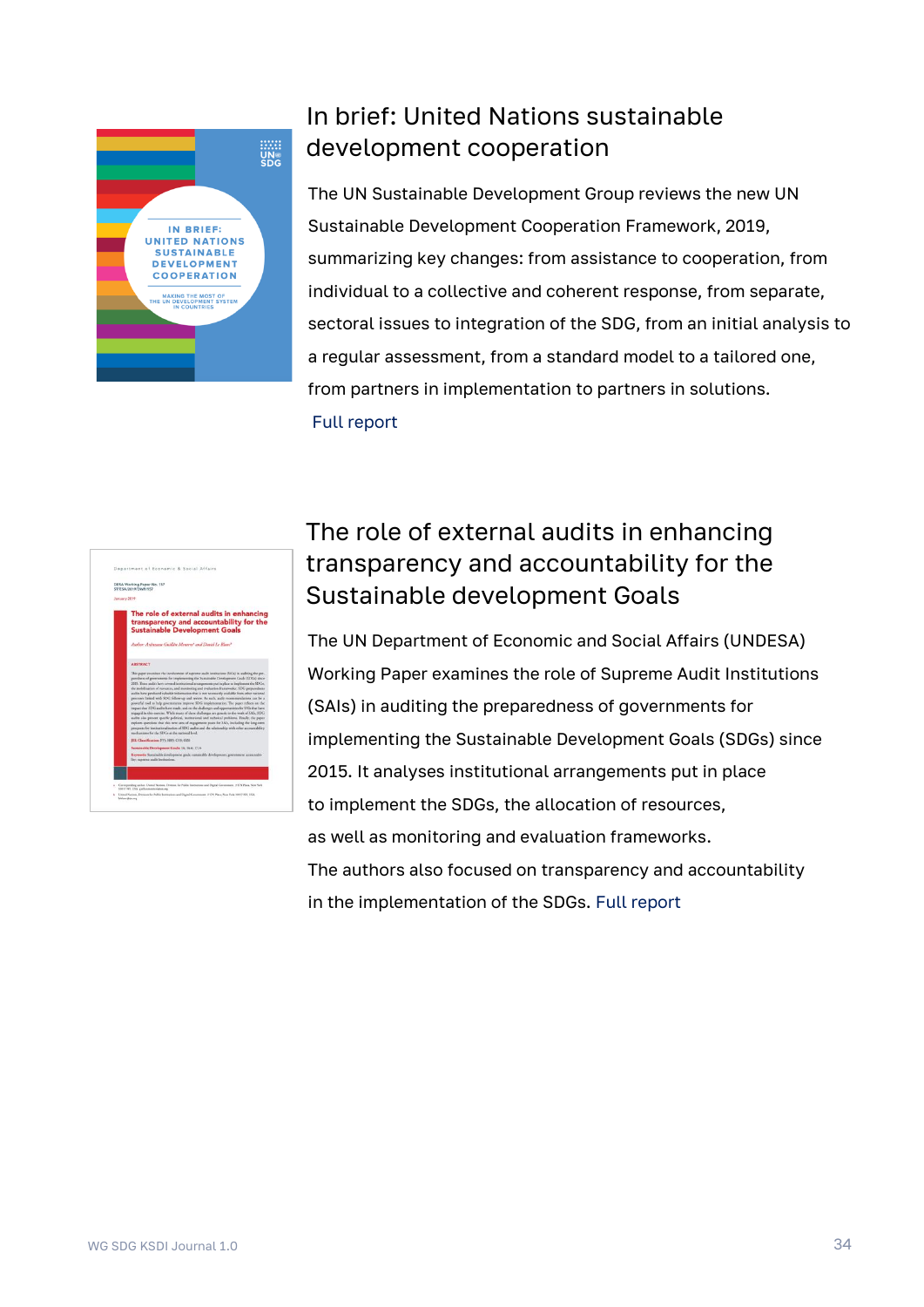**STATISTICAL INDICATORS OF INCLUSIVE**<br>AND SUSTAINABLE INDUSTRIALIZATION



# Statistical Indicators of Inclusive and Sustainable Industrialization

A UNIDO report covers the progress in achieving specific industrial development tasks of the 2030 Agenda for Sustainable Development as well as the six SDG 9 indicators that fall within the UNIDO's responsibility. Unlike the previous 2017 report that outlined basic industrial development trends in the SDGs context, this one analyses the recent changes by regions exploring major directions in manufacturing, their contribution to the development, employment and impact on the environment. [Full report](https://www.unido.org/sites/default/files/files/2019-05/SDG_report_final.pdf)



**Better Policies for 2030 Detter Foricies for 2000**<br>An OECD Action Plan on the Sustainable Development Goals



# Better Policies for 2030

# An OECD Action Plan on the Sustainable Development Goals

The OECD has a long history of engagement with major United Nations (UN) processes on human development and well-being, financing for development, environmental sustainability and climate change. It has contributed to shaping the 2030 Agenda, and is committed to leveraging its capacity and expertise to support the achievement of this vision. Sound public policies grounded in evidence – and implemented effectively – will be crucial for the achievement of the 2030 Agenda. In several of the areas covered by the SDGs, the OECD is already working with Member and Partner countries to generate evidence, identify good practices, develop standards, and help design and implement policies. This Action Plan sets out how the Organization will support Members and the international community in the achievement of the SDGs. It is conceived as a living document, recognizing that countries' needs and interests will evolve over time. Reflection and discussion on where the OECD can provide the greatest value will also continue. [Full report](https://www.oecd.org/dac/Better%20Policies%20for%202030.pdf)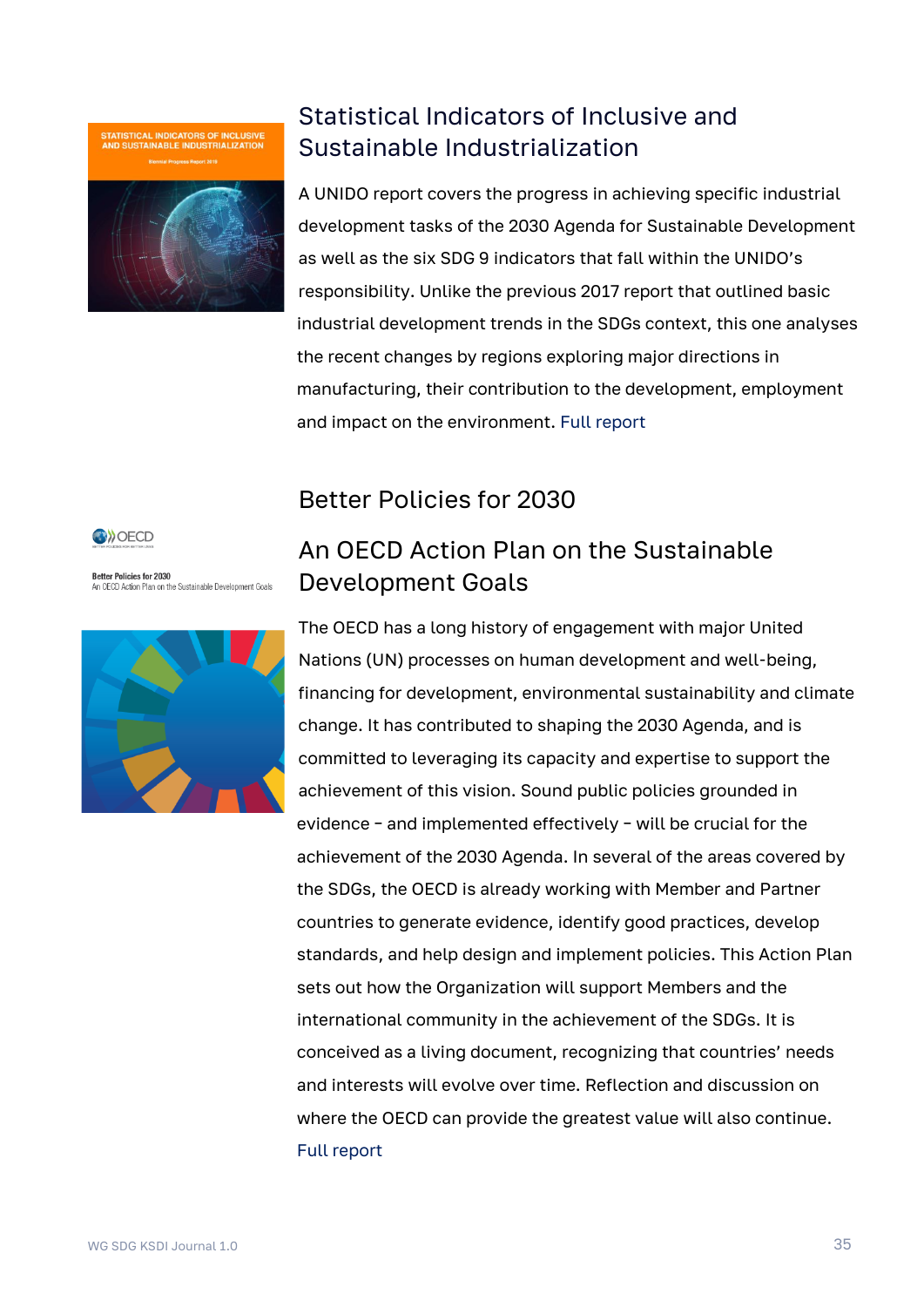## Measuring Distance to the SDG Targets 2019



**O**>OECD



Based on the UN Global List of 244 indicators, this study evaluates the distance that OECD countries need to travel to meet SDG targets. It presents the latest results for OECD countries, both on average and individually. This study aims to support Member States in implementing the SDGs and in setting their own priorities for action within the broad 2030 Agenda by giving an overview of strengths and weaknesses in achieving the SDGs. [Full report](https://www.oecd-ilibrary.org/development/measuring-distance-to-the-sdg-targets-2019_a8caf3fa-en)

#### Governance as an SDG Accelerator

Country Experiences and Tools Delivering on the Sustainable Development Goals (SDGs) is a formidable governance challenge for countries at all levels of development. This report provides evidence from OECD countries and partner economies on how public governance practices can be strengthened to help implement the SDGs. It looks at whole-of-government co-ordination, policy coherence and integrity, stakeholder engagement and open government, as well as the strategic use of budgeting, procurement and regulatory tools and sound monitoring and assessment systems. It also explores governance frameworks providing equal access to justice and gender equality that can help catalyze implementation across the entire 2030 Agenda. [Full report](https://www.oecd-ilibrary.org/governance/governance-as-an-sdg-accelerator_0666b085-en)



Governance as an SDG Accelerator TRY EXPERIENCES AND TOOLS



**ANOFCD**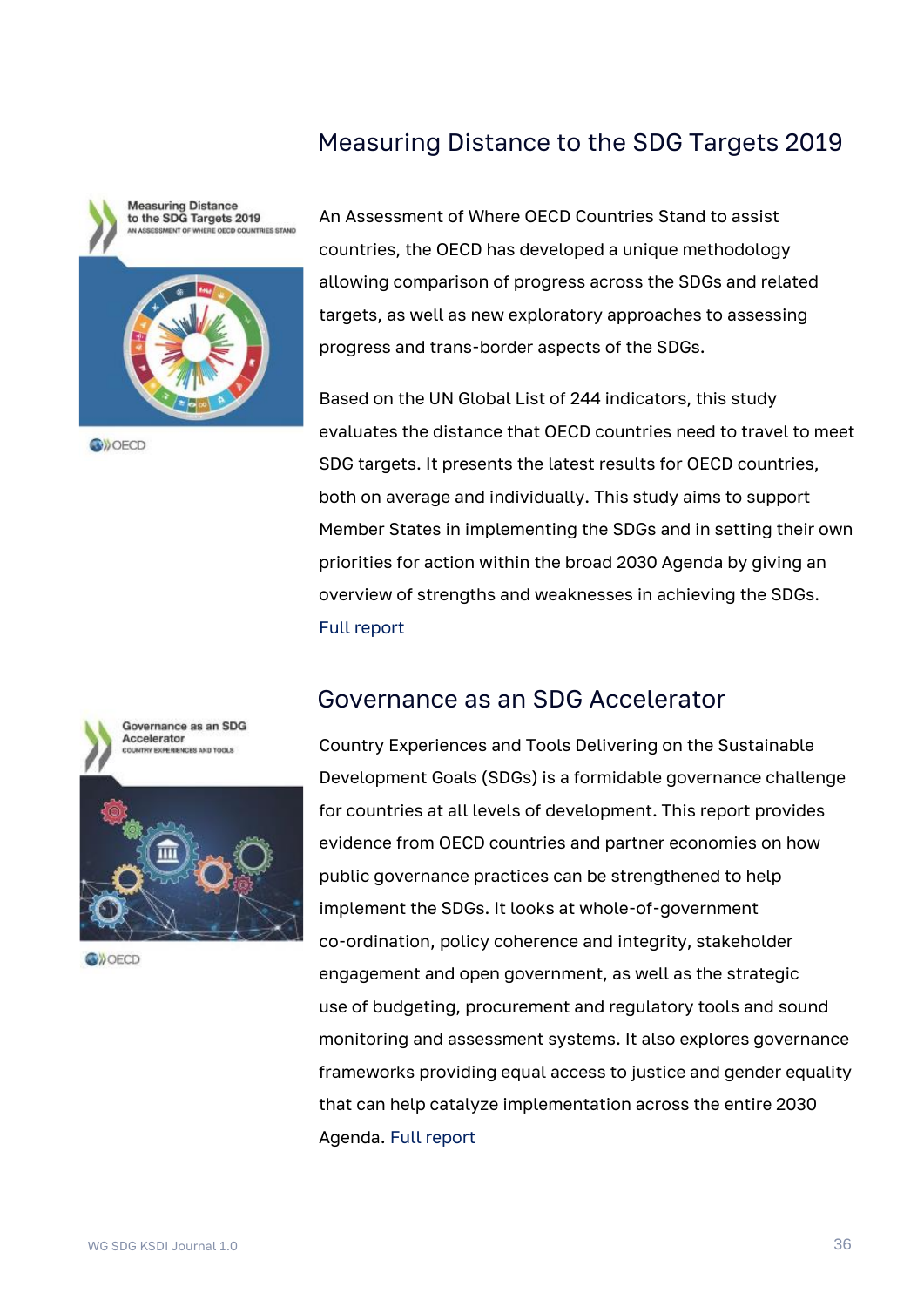

# State of the Voluntary Local Reviews 2020: Local Action for Global Impact in Achieving the SDGs Rebooting Quality Infrastructure for a Sustainable Future

This report reviews 16 Voluntary Local Reviews for 2018–2020 carried out by local authorities in their determination to localize efforts towards achieving the SDGs. Along with the description of the overall contents of each Voluntary Local Review (VLR), this report focuses on two key aspects of the VLR process. First, stakeholder engagement in line with the SDGs motto of leaving no one behind as many local overviews focus solely on the harmonization of the enacted policy with the SDGs and progress monitoring. Second, their comparability with Voluntary National Review (VNR). The study seeks to become a reference tool for city administrations that want to develop their own SDGs voluntary reviews. [Full report](https://www.iges.or.jp/en/pub/vlrs-2020/en)



# SDG Interlinkages Analysis & Visualisation Tool

The adoption of the 17 Sustainable Development Goals (SDGs) at the United Nations Summit on Sustainable Development in September

#### 2015 offers a clear direction

for transforming the way countries develop for the foreseeable future. For the SDGs to guide the transition pathways, they will require indicators and tools for measuring, analysing, and communicating the progress over time at both the international and national levels. To balance human development in multiple dimensions by achieving the SDGs and their targets inclusively requires a paradigm shift in policy-making from a siloed approach to an integrated approach.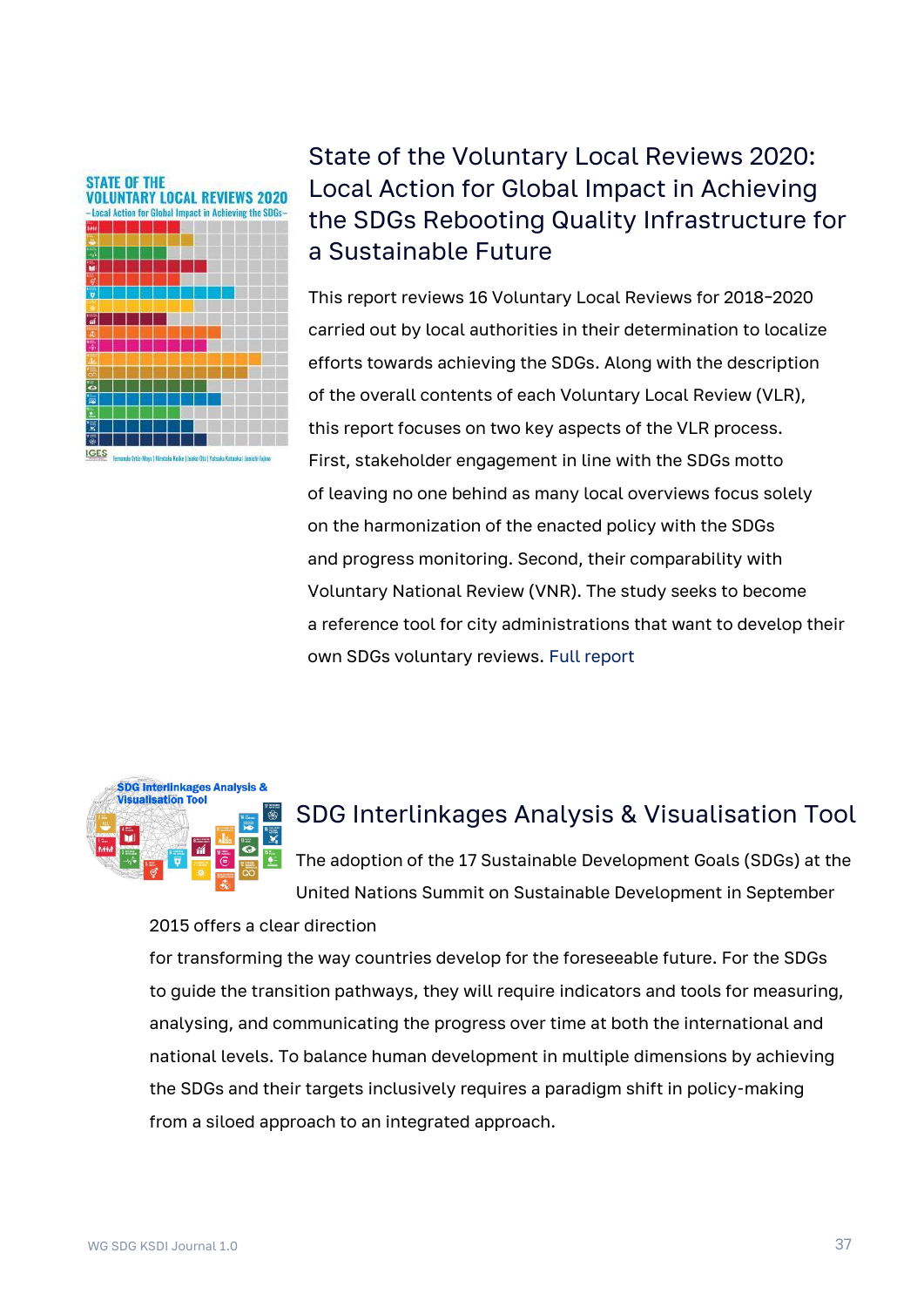Against this backdrop, the Institute for Global Environmental Strategies (IGES) has implemented a project on "Sustainable Development Goals Interlinkages and [Indicators"](https://sdginterlinkages.iges.jp/visualisationtool.html) since 2015. Initiated by IGES Executive Director, Hideyuki Mori, the project focuses on SDG indicators and the analysis of the interlinkages between SDG targets. Actions taken in achieving one target may not only impact on its own but also on other targets attributable to the intrinsic nature of the interlinkages between the SDG targets. On the one hand, achieving one goal or target may contribute to achieving other goals or targets.

The project aims to support science-based policy integration in the processes of planning, institutional arrangement, implementation, and monitoring by providing a practical tool on the quantification and visualisation of the SDG interlinkages between targets. Main tasks include the following:

- To develop a systems approach for the quantification and analysis of the SDG interlinkages;
- To develop a practical web tool on the visualisation of the SDG interlinkages which can enable informed policy discussions and communications among various stakeholders to explore an integrated approach for SDG planning and implementation at the national and local levels;
- To provide an in-depth analysis of SDG synergies and trade-offs and the impacts of achieving one target on others using the Network Analysis techniques and other quantitative analysis approaches;
- To work with relevant national policymakers to provide technical support and recommendations on priority setting, institutional and financial arrangement and monitoring from a SDG interlinkages perspective.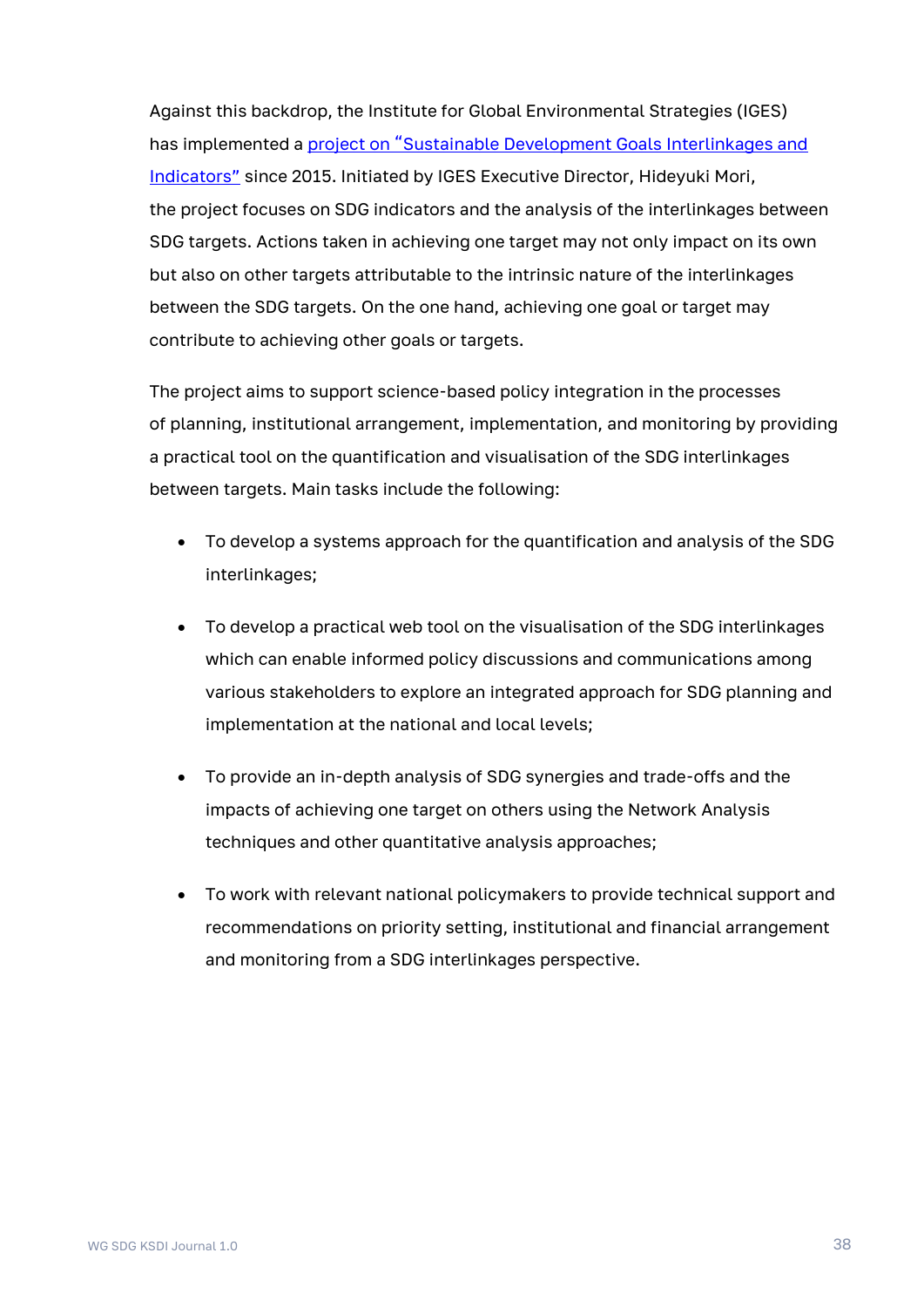# Case studies



## Republic of Indonesia

The Audit Board of The Republic of Indonesia

Performance audit report of the preparedness for implementation of the SDGs in Indonesia

The audit findings show that the Government of Indonesia has achieved significant results in preparing for the SDGs implementation. In particular, the Government has done the following:

- has begun to raise awareness of the SDGs implementation in Indonesia;
- has established key implementation policies towards achieving the SDGs in Indonesia;
- has a mechanism to identify sources of funding for the implementation of the SDGs programs in Indonesia;
- has a mechanism to ensure that the budget related to the 94 SDGs targets is included as part of the National Medium-Term Development Plan priority programs;
- has identified the non-financial resources to support implementation. monitoring, and reporting of SDGs;
- has a plan to distribute duties and responsibilities for monitoring, follow up, review, and reporting on the progress in the SDGs implementation;
- has metadata on performance indicators to monitor, evaluate, and report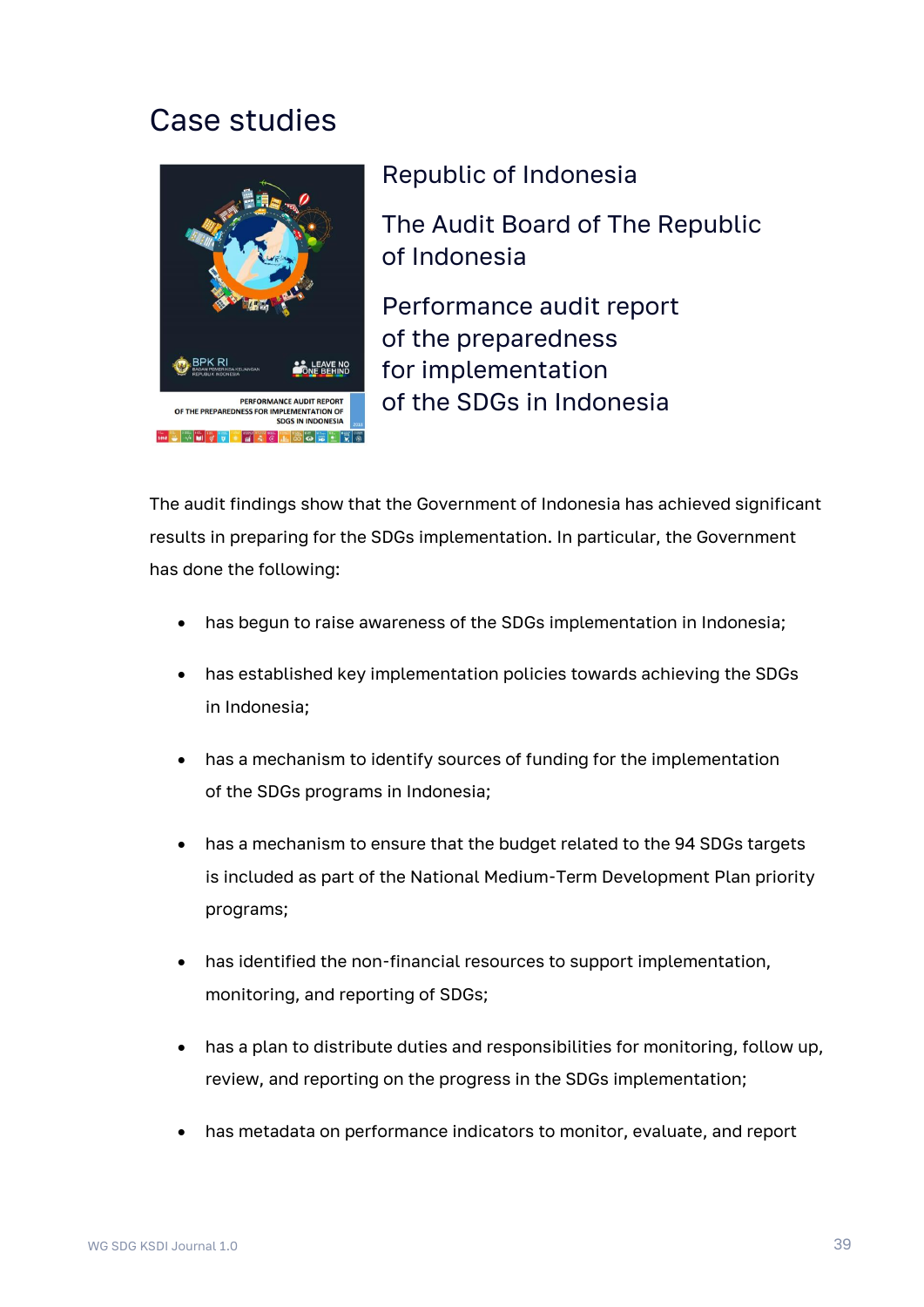on the SDGs implementation;

• has prepared a participatory mechanism for Non-State Actors to monitor, follow up, review, and report on the achievement of the SDGs.

At the same time the SAI indicated that there were improvements that the Government can make:

- to develop a policy that ensures the coherence of the SDGs implementation across multiple government cycles;
- the institutional mechanisms to support the implementation of cross-sectoral policies and integration of the three dimensions (Economic, Social, and Environmental);
- the establishment of a policy related to quality budgeting and expenditures;
- the data disaggregation at the district / municipality level.

#### [Full report](https://www.intosai.org/fileadmin/downloads/focus_areas/SDGs_and_SAIs/sai_preparedness_audits/SDGs_2019_Indonesia_prep_EN.pdf)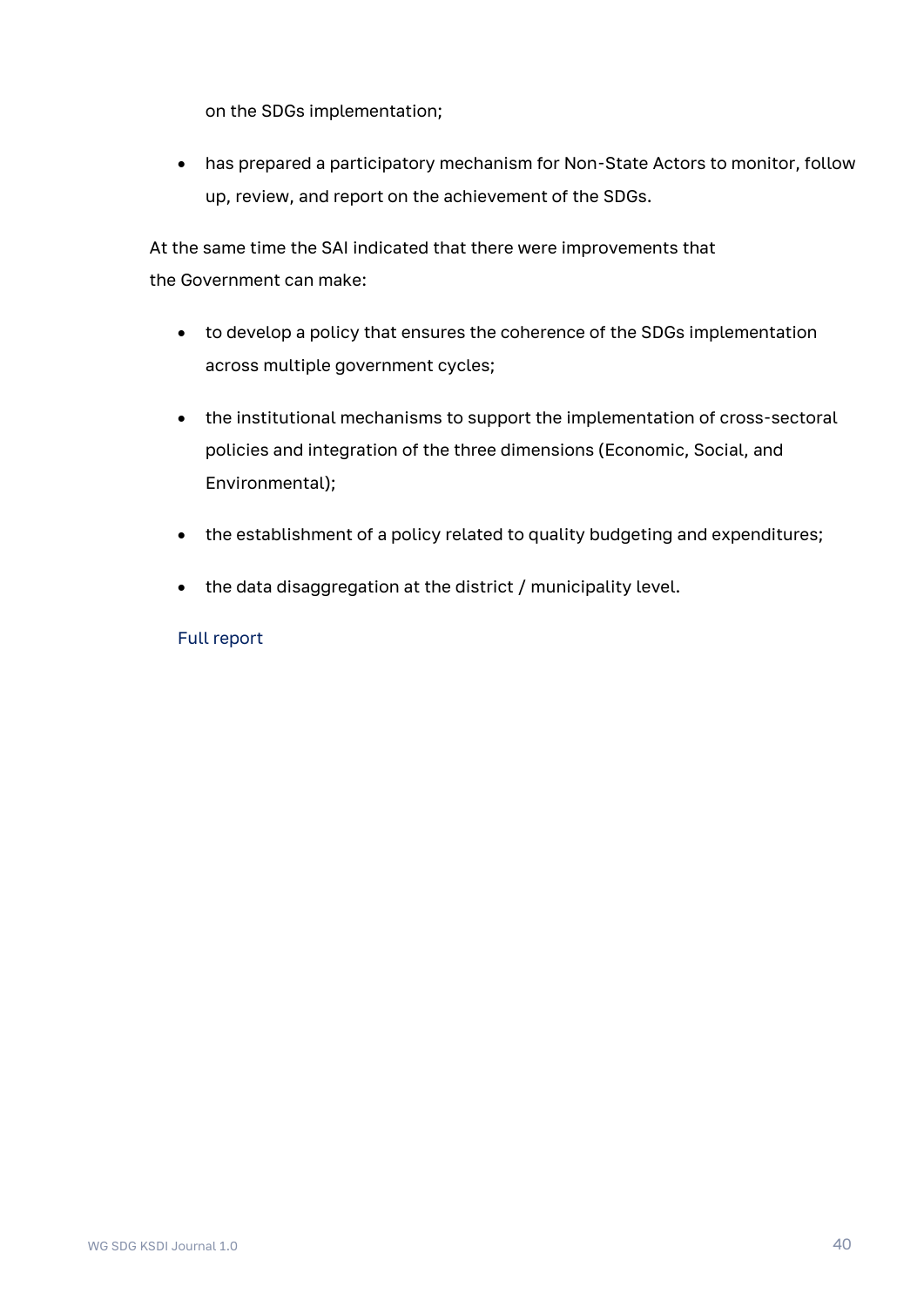

Kuwait

State Audit Bureau of Kuwait

Activities and Events Carried out by the State Audit Bureau of Kuwait in the Field of Sustainable Development

Since the adoption of the Abu Dhabi Declaration and the endorsement of the SDGs by INTOSAI, the State Audit Bureau of Kuwait (SAB) has carried out several activities in this field. They are as follows:

- Assigning a specialized team for the follow-up on the SDGs that included members from SAB with different audit profiles.
- Raising awareness and introducing the role of the State Audit Bureau in following up the implementation of the SDGs:
- auditors of SAB participated in introductory workshops on sustainable development held by the "Standing National Steering Committee on the Implementation of the 2030 Agenda for Sustainable Development";
- in February 2018 SAB held an introductory seminar for SAB employees in order to raise awareness of the SDGs and focus on the role of SAIs in following up the Goals;
- in March 2019 SAB held a seminar regarding the implementation of the 2030 Agenda for Sustainable Development with participation of several competent entities and stakeholders; introductory leaflets and other products regarding the SDGs are published.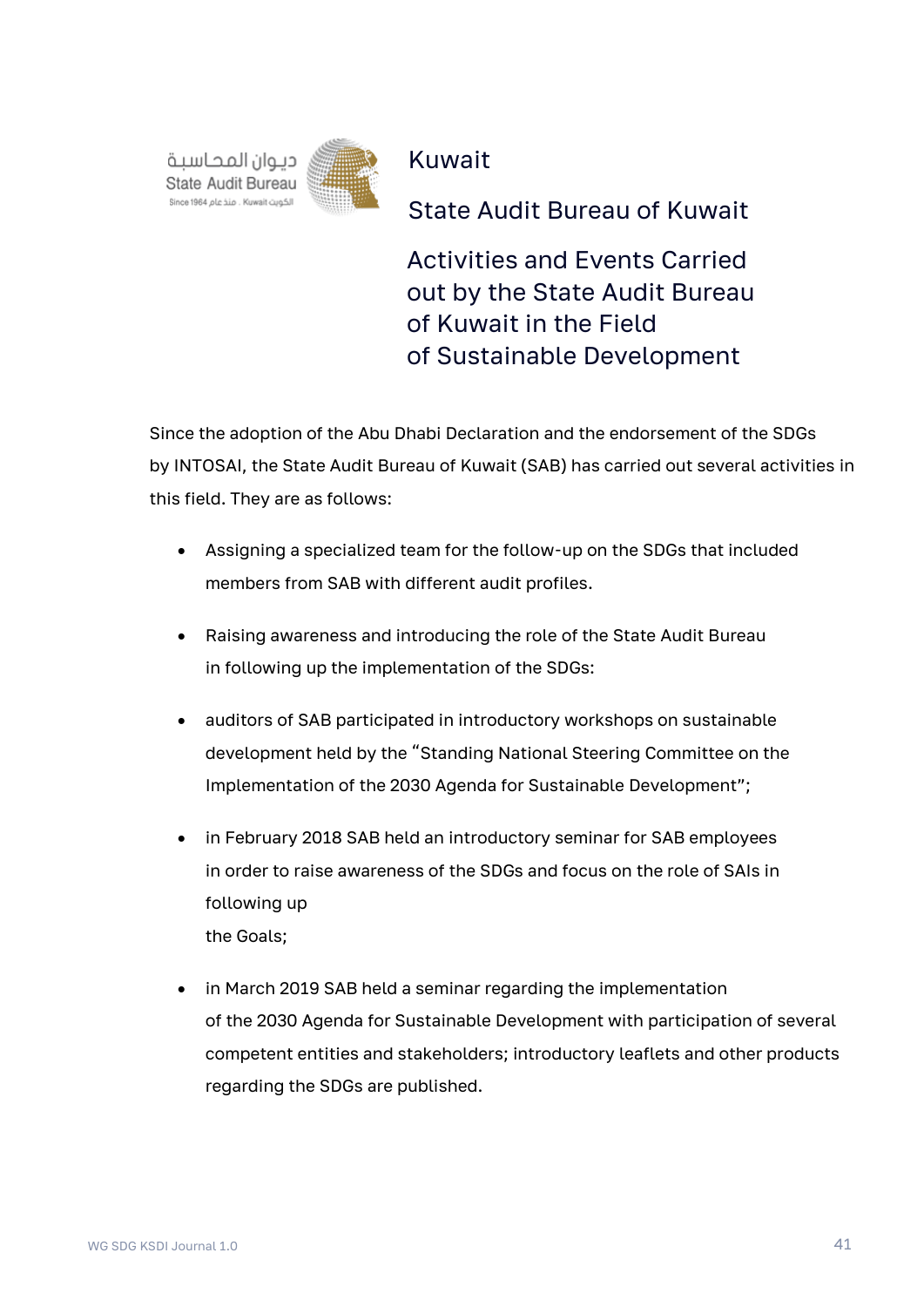Training and building technical capacity:

- incorporating SDG-related training programs into SAB Training Plan;
- holding several training programs for SAB staff with the participation of experts and relevant specialists from SAB and other SAIs;
- participating in the Research Project Audit on Implementation of SDGs held by the Asian Organization of Supreme Audit Institutions as well as in sustainable development conferences organized by international organizations and various SAIs.
- Developing a database for information and material related to sustainable development (publications and reports).

Publishing reports and articles:

- in October 2019 a report was prepared regarding the preparedness of Kuwait for implementing the SDGs;
- an article was published in the journal of the Arab Organization of Supreme Audit Institutions regarding the role of SAIs in assessing governments' role in the implementation of the SDGs.

[Full report](https://www.intosai.org/fileadmin/downloads/focus_areas/SDGs_and_SAIs/sai_activities_sdgs/SDGs_2019_Kuwait_act_EN.pdf)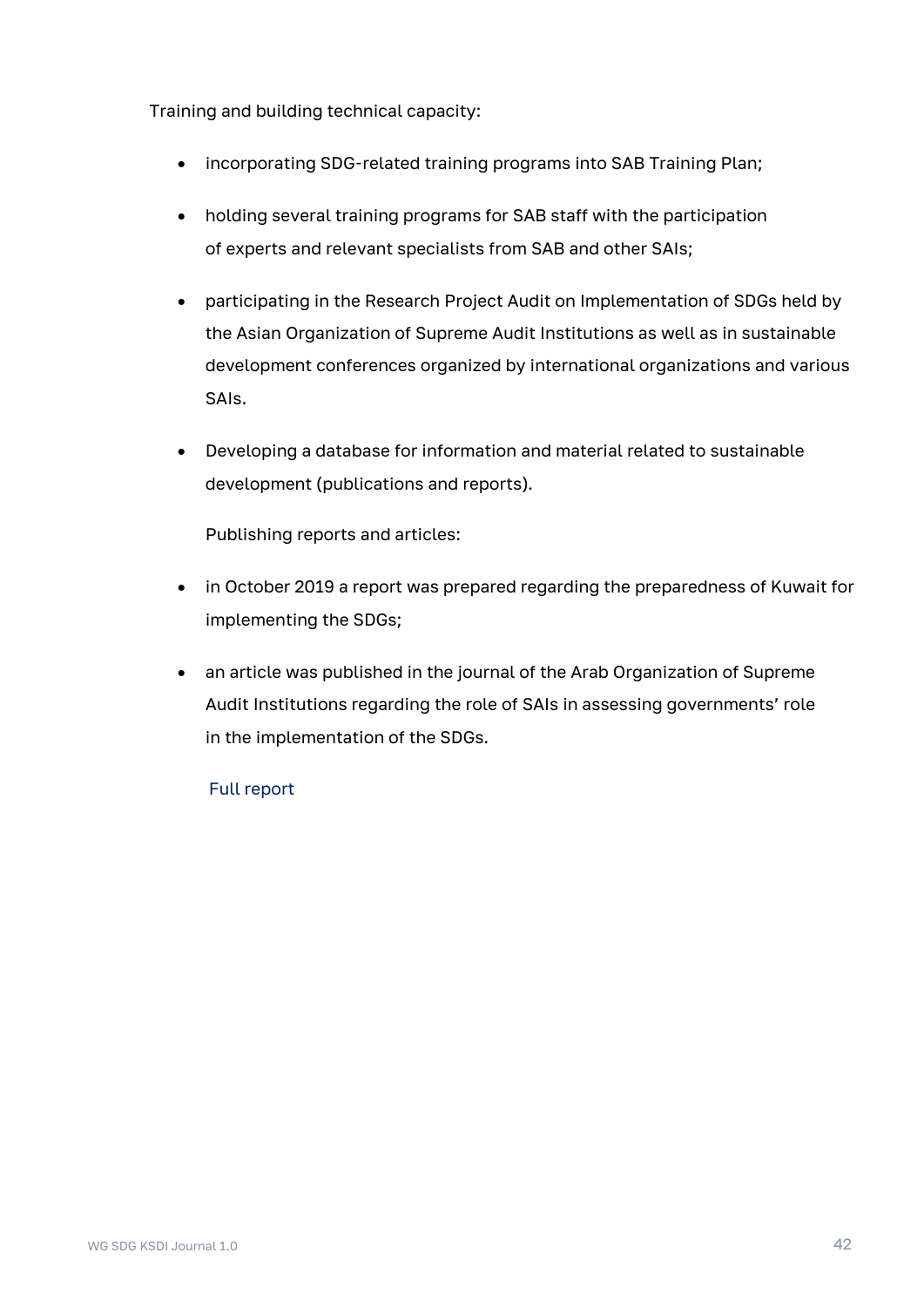

Republic of Finland National Audit Office of Finland Promoting sustainable development Audit Report Published: 2019

The audit has been carried out in accordance with the performance audit guidelines issued by the National Audit Office of Finland. The purpose of this audit was to analyse information on how the Government has planned, steered, monitored and assessed the promotion of sustainable development. It focused on updating the working methods to promote sustainable development.

The SAI concluded that certain of ministries made sustainable development one of the core themes in their policies. But they should analyse more systematically whether their activities promote the SDGs.

The monitoring and analysis of the efforts of the Government of Finland to promote sustainable development will be carried out by the SAI in the long-term. This decision is based on the strategy adopted by INTOSAI, in which sustainable development is a focus area.

[Full report](https://www.vtv.fi/app/uploads/2019/10/NAOF-Audit-14-2019-Promoting-sustainable-development.pdf)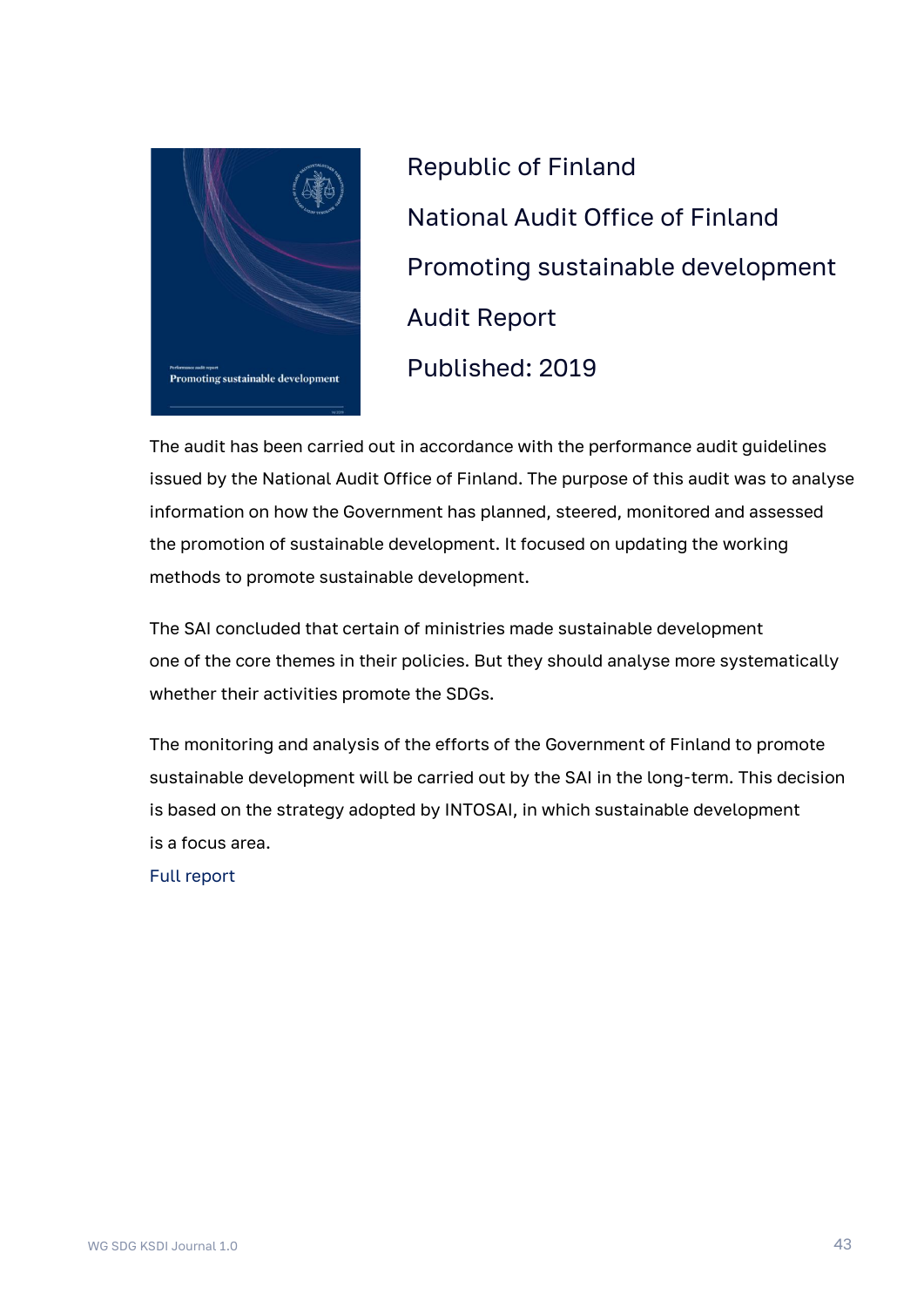

## Russian Federation

Accounts Chamber of the Russian Federation

Analysis of the Public Governance System for the Implementation of the Agenda for Sustainable Development

Audit Report

Published: 2020

After the XXIII International Congress of Supreme Audit Institutions (XXIII INCOSAI) was held, the Accounts Chamber of the Russian Federation (ACRF) established a special unit within the Department for Auditing Economic Development. This year, from January to May, ACRF has carried out an audit Analysis of the Public Governance System for the Implementation of the Agenda for Sustainable Development.

The SDGs audit focused on evaluating the degree of integration of the 2030 Agenda for Sustainable Development and specific indicators into activities related to public governance mechanism. There were three audit objectives: Firstly, assessment of the extent of integration of the 2030 Agenda into the national context; secondly, analysis of resource capabilities of federal bodies to integrate the 2030 Agenda; and thirdly, assessment of the preparedness of national monitoring systems for the implementation of the 2030 Agenda.

The audit was carried out in accordance with international recommendations, inter alia, in accordance with the draft Guidance for Supreme Audit Institutions Auditing Preparedness for Implementation of Sustainable Development Goals and the provisions of the INTOSAI Guidance on Audit of the Development and Use of Key National Indicators (GUID 5290), the INTOSAI Guidance on Evaluation of Public Policies (GUID 9020).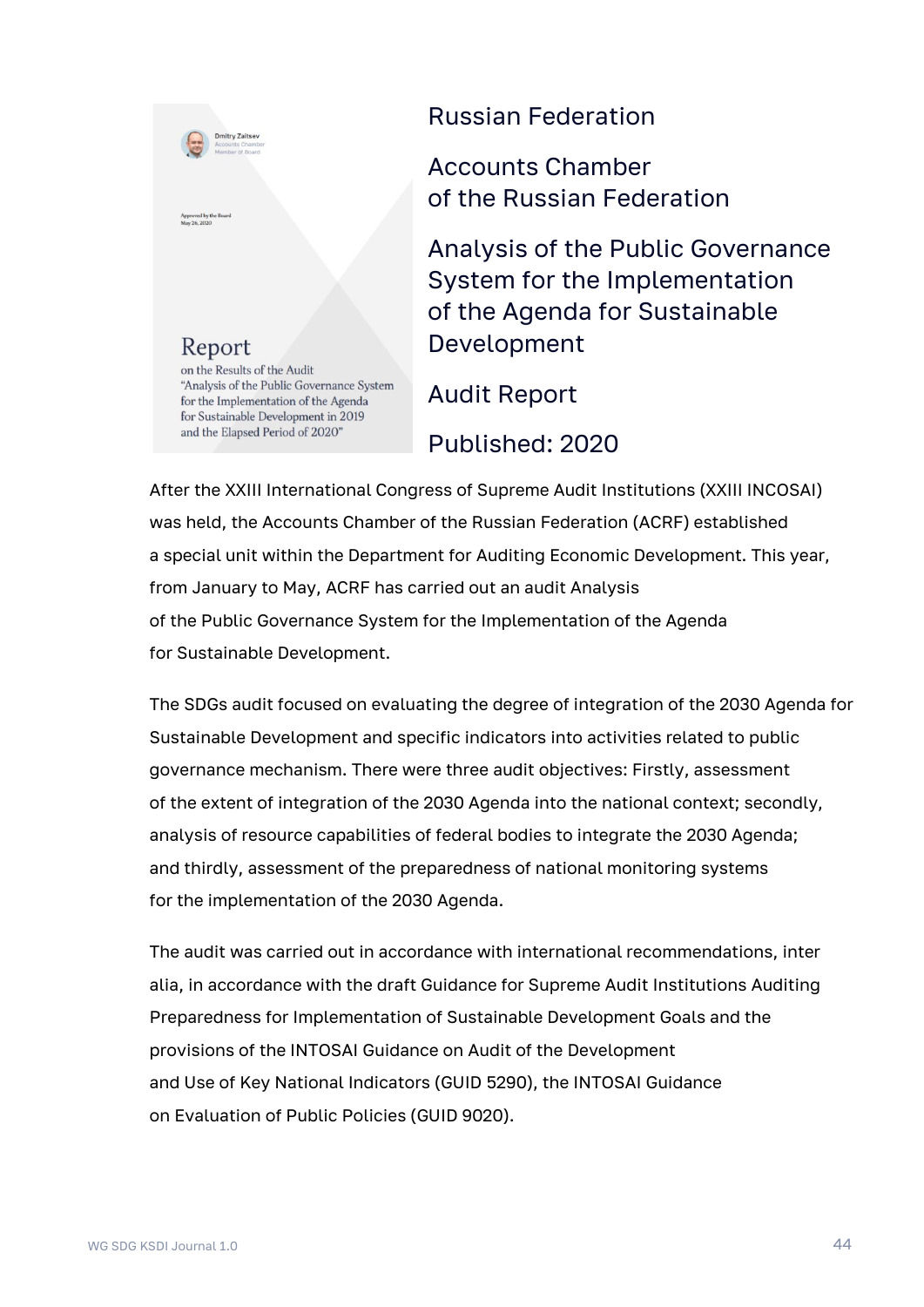The findings of the audit showed that the goals and objectives of the strategic planning documents are in line with all the 17 SDGs, but there is a lack of established cooperation on the Agenda implementation between public agencies.

Recommendations prepared by the Accounts Chamber include an introduction to the provisions of the Sustainable Development Agenda that have the highest priority for the Russian Federation in strategic planning documents and provide for the development and approval of long-term comprehensive National Development Goals. The recommendations also cover the distribution of responsibilities for the implementation of the Sustainable Development Agenda among Federal Executive Authorities, organization of interagency cooperation among ministries and agencies on the implementation of the Sustainable Development Agenda, development of mechanisms to encourage socially responsible businesses; creation of a comprehensive information system on the Sustainable Development Agenda Implementation in order to establish cooperation among ministries and agencies, business community, civil society institutions and the public in the framework of achieving the SDGs and giving the Ministry of Economic Development of the Russian Federation the mandate to manage the implementation of the Sustainable Development Agenda.

#### [Full report](https://ach.gov.ru/upload/bulletin/Journal-AC.pdf)